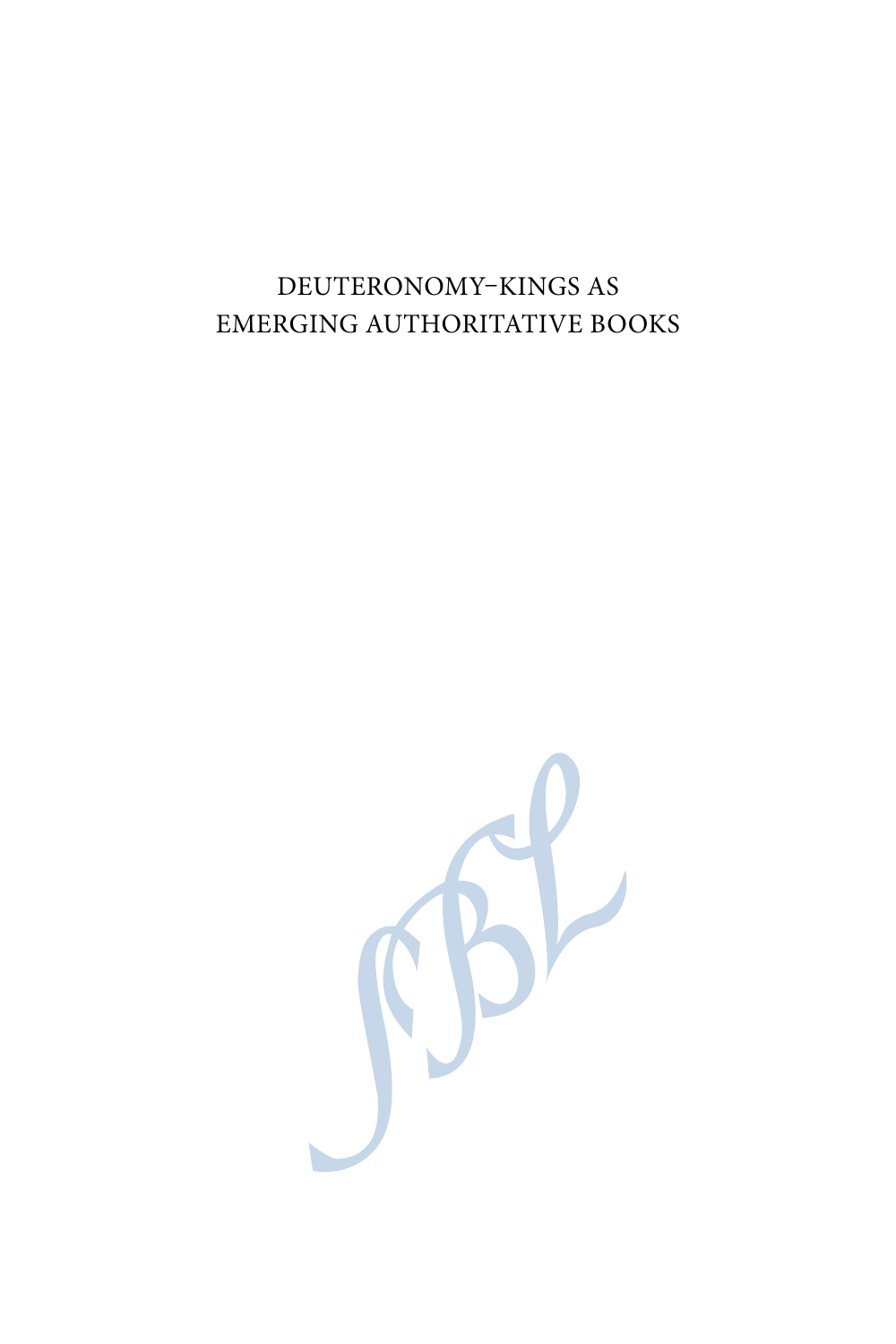REL

# Society of Biblical Literature



Ancient Near East Monographs

*General Editors* Ehud Ben Zvi Roxana Flammini

*Editorial Board* Reinhard Achenbach Esther J. Hamori Steven W. Holloway René Krüger Alan Lenzi Steven L. McKenzie Martti Nissinen Graciela Gestoso Singer Juan Manuel Tebes

Number 6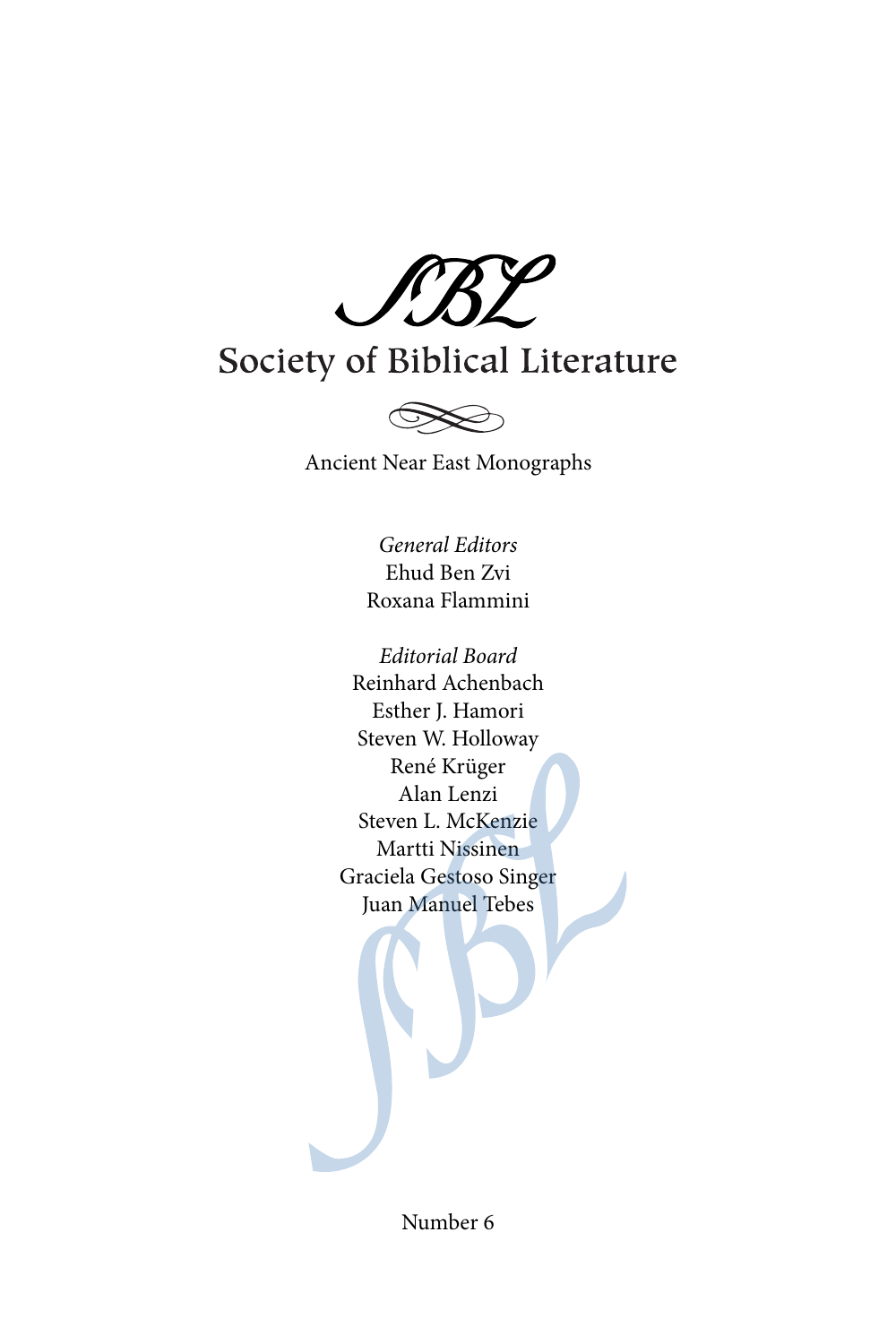A CONVERSATION

*Edited by* Diana V. Edelman



Atlanta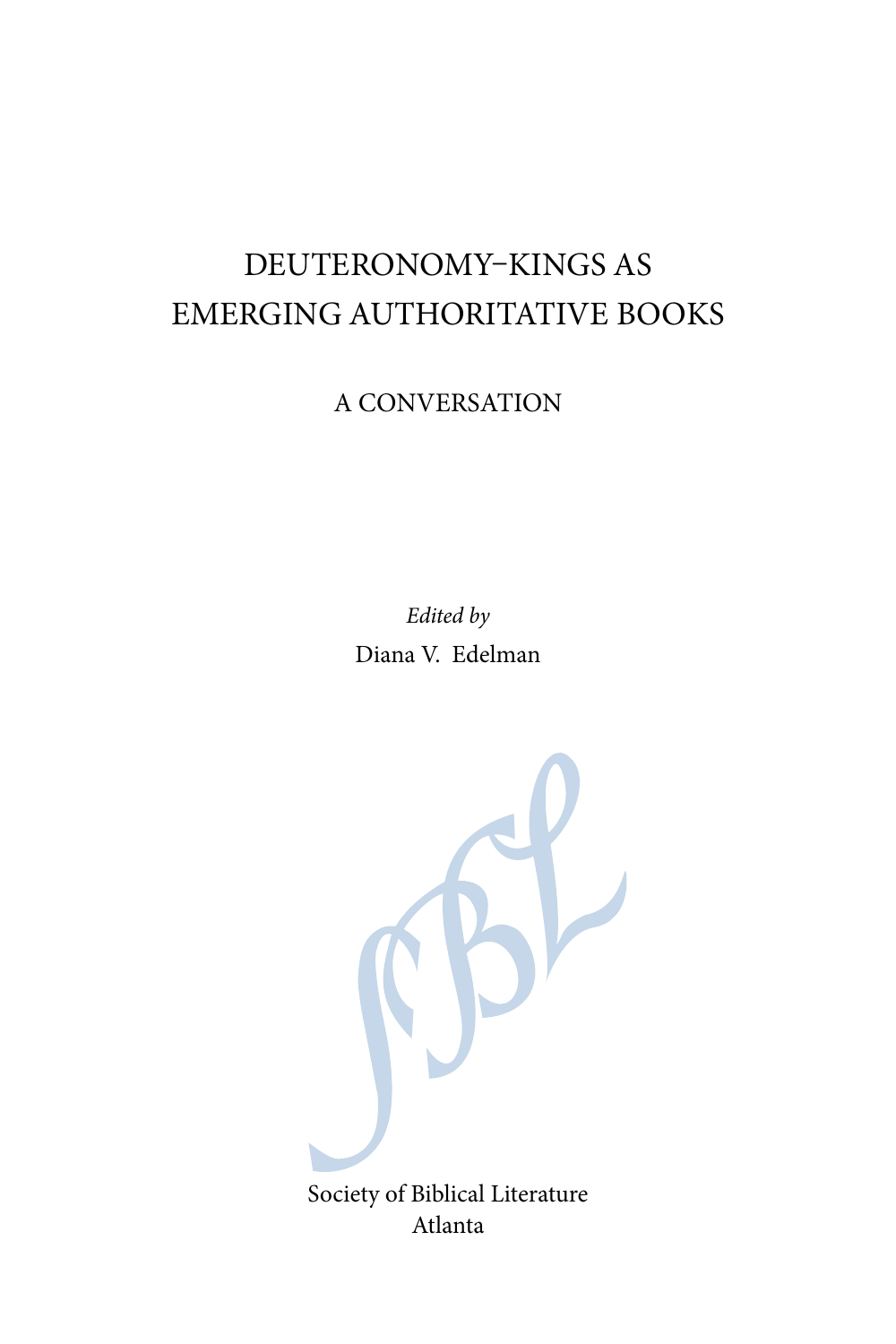# Copyright © 2014 by the Society of Biblical Literature

All rights reserved. No part of this work may be reproduced or transmitted in any form or by any means, electronic or mechanical, including photocopying and recording, or by means of any information storage or retrieval system, except as may be expressly permitted by the 1976 Copyright Act or in writing from the publisher. Requests for permission should be addressed in writing to the Rights and Permissions Office, Society of Biblical Literature, 825 Houston Mill Road, Atlanta, GA 30329 USA.

Library of Congress Control Number: 2014931428

The Ancient Near East Monographs/Monografias Sobre El Antiguo Cercano Oriente series is published jointly by the Society of Biblical Literature and the Universidad Católica Argentina Facultad de Ciencias Sociales, Políticas y de la Comunicación, Centro de Estudios de Historia del Antiguo Oriente.

For further information, see:

http://www.sbl-site.org/publications/Books\_ANEmonographs.aspx http://www.uca.edu.ar/cehao

> Printed on acid-free, recycled paper conforming to ANSI/NISO Z39.48-1992 (R1997) and ISO 9706:1994 standards for paper permanence.

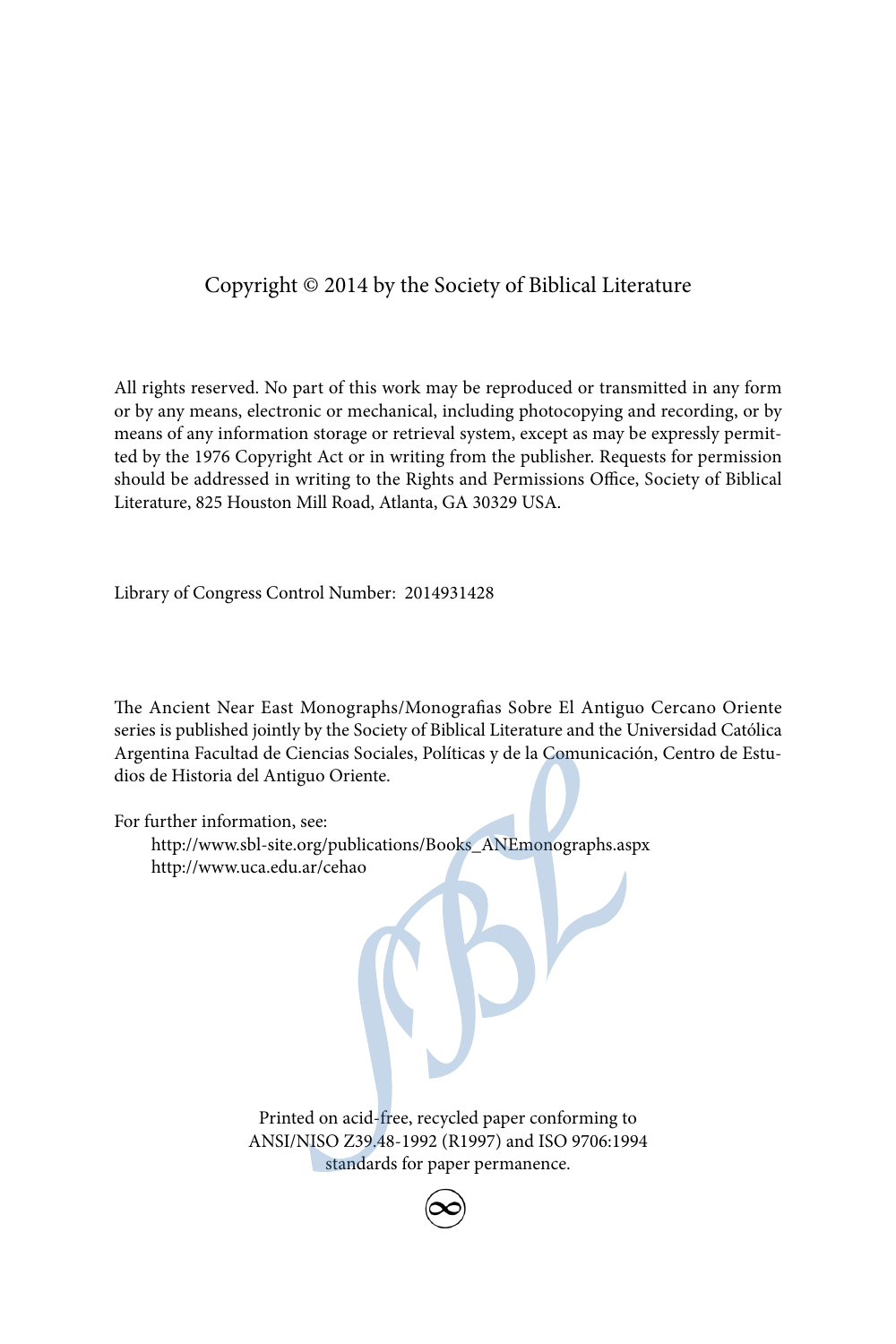To the memory of my father, Arthur T. Vikander, who was so proud of my scholarly pursuits and accomplishments.

The final editing of this volume was completed during our last weeks together.

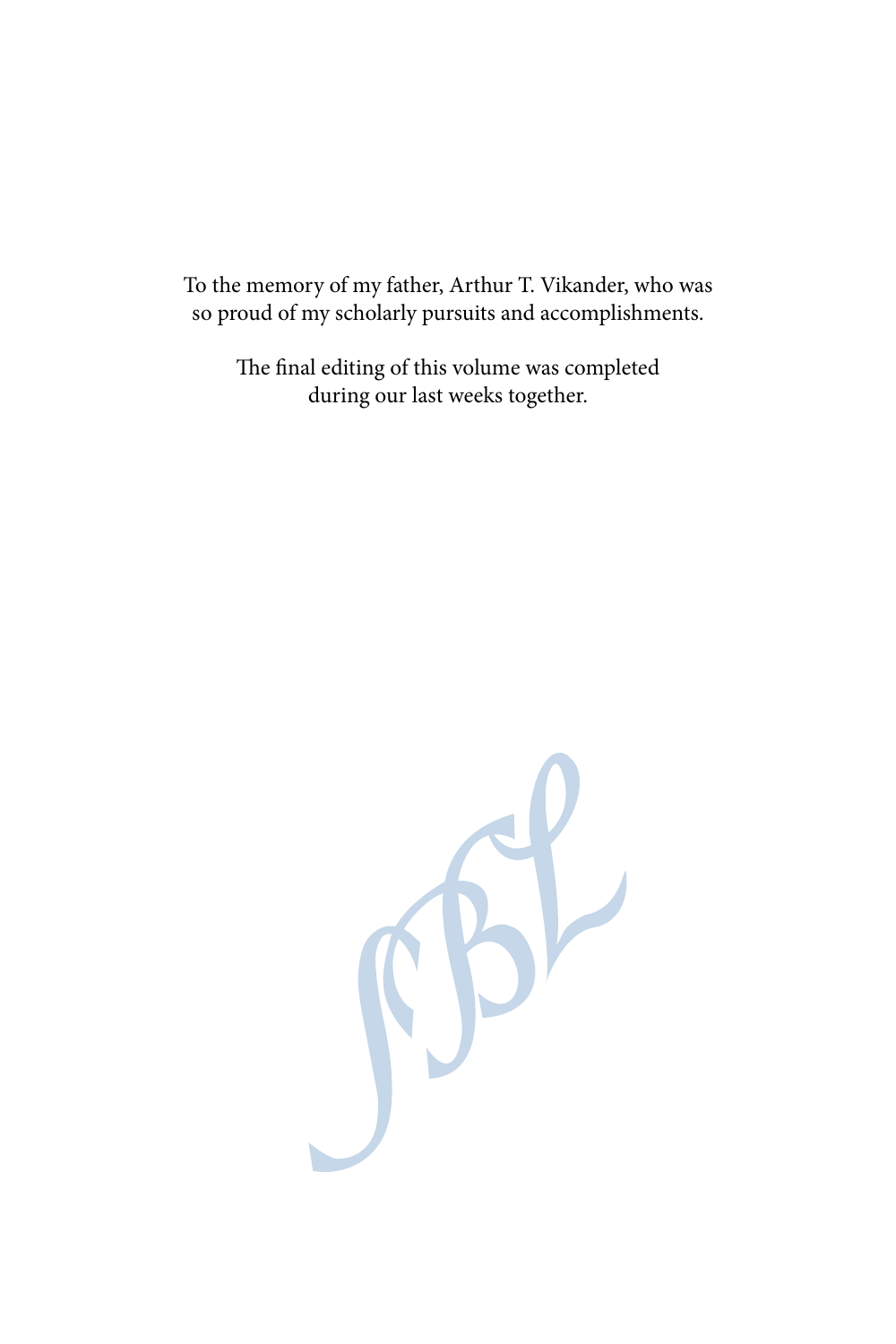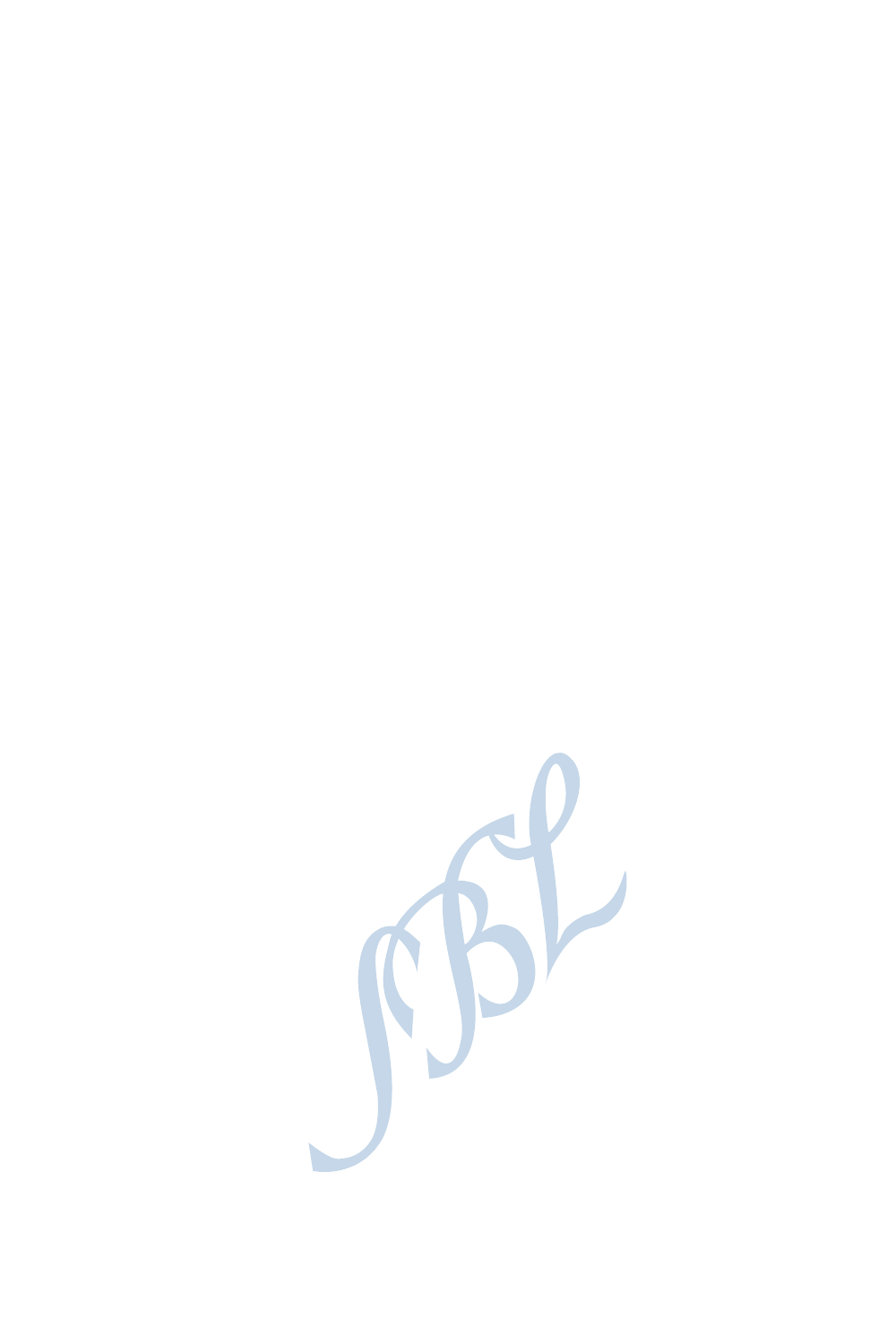# **CONTENTS**

| Introduction                                                                                                        |  |
|---------------------------------------------------------------------------------------------------------------------|--|
| The Authority of Deuteronomy                                                                                        |  |
| Rereading Deuteronomy in the Persian and Hellenistic Periods:<br>The Ethics of Brotherhood and the Care of the Poor |  |
| Why "Joshua"?                                                                                                       |  |
| The Case of Joshua                                                                                                  |  |
| Who Was Interested in the Book of Judges in the Persian-                                                            |  |
| Hellenistic Periods?                                                                                                |  |
| Memories Laid to Rest: The Book of Judges in the Persian Period                                                     |  |
| 1-2 Samuel and Jewish Paideia in the Persian and Hellenistic<br>Periods                                             |  |
|                                                                                                                     |  |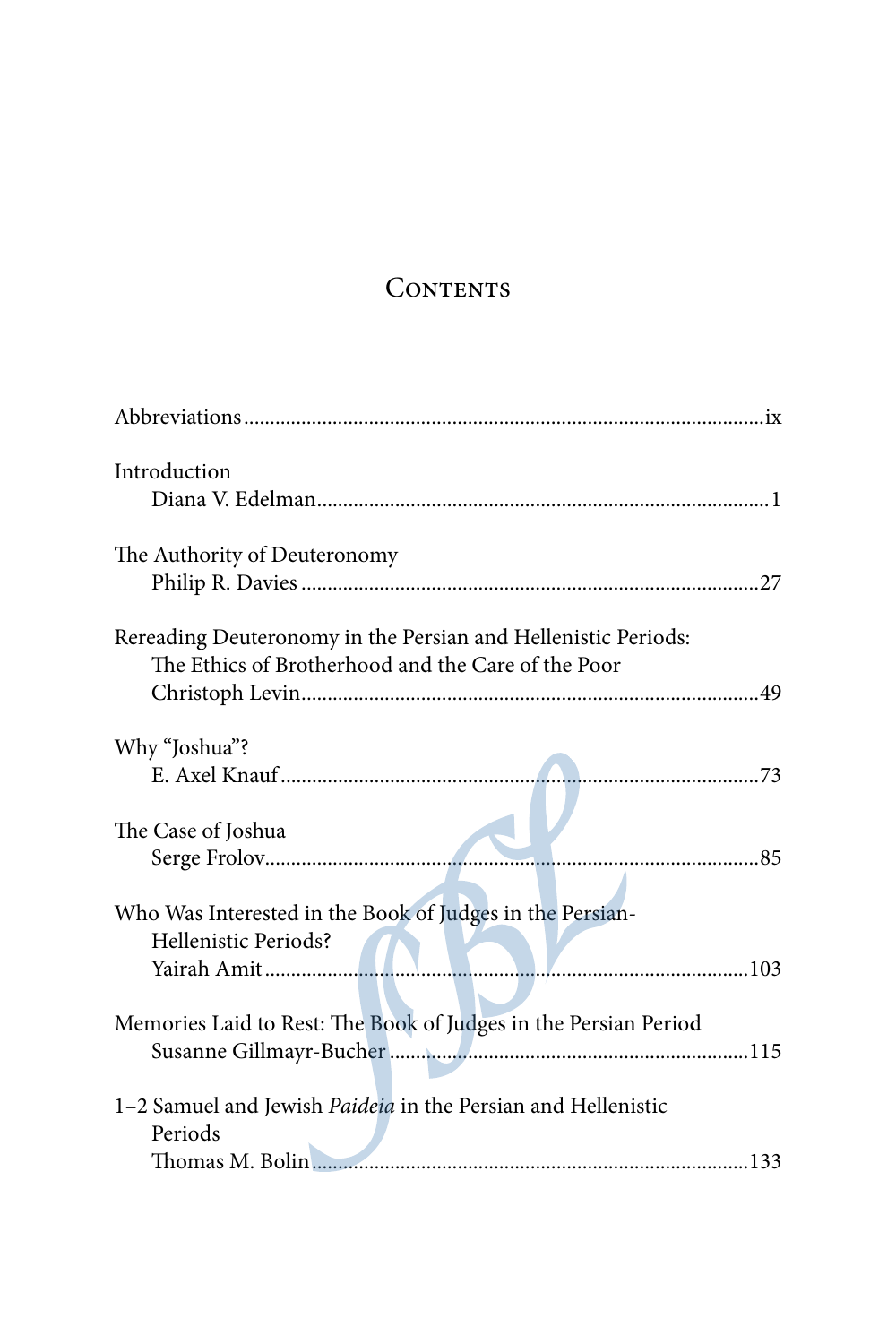## viii CONTENTS

| What Made the Books of Samuel Authoritative in the Discourses<br>of the Persian Period? Reflections on the Legal Discourse in<br>2 Samuel 14 |  |
|----------------------------------------------------------------------------------------------------------------------------------------------|--|
|                                                                                                                                              |  |
| The Case of the Book of Kings                                                                                                                |  |
| On the Authority of Dead Kings                                                                                                               |  |
|                                                                                                                                              |  |
|                                                                                                                                              |  |
|                                                                                                                                              |  |
|                                                                                                                                              |  |
|                                                                                                                                              |  |

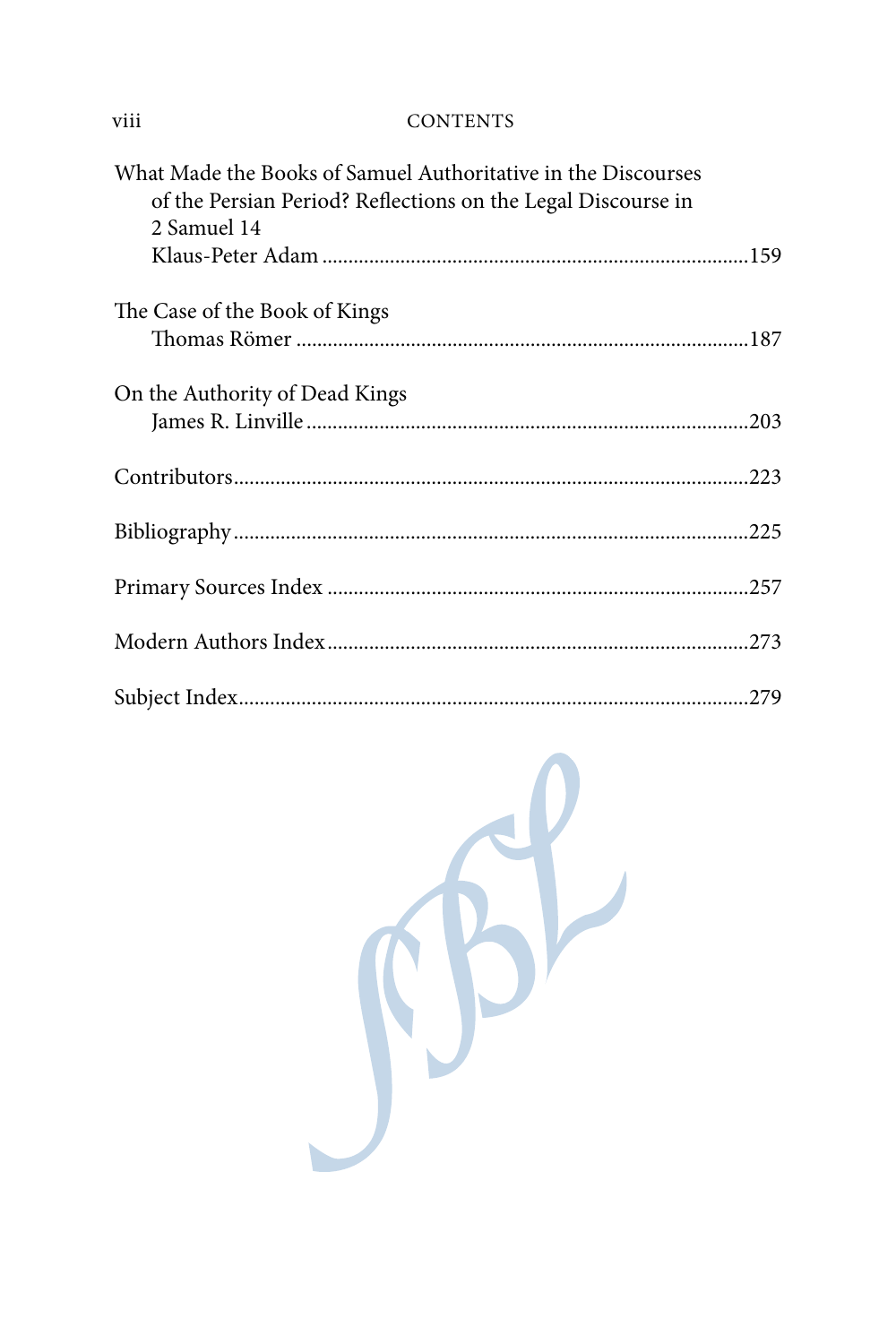# **ABBREVIATIONS**

| AB            | Anchor Bible                                            |
|---------------|---------------------------------------------------------|
| ABD           | Anchor Bible Dictionary. Edited by David Noel Freed-    |
|               | man. 6 vols. Garden City, N.Y.: Doubleday, 1992.        |
| ABRL          | Anchor Bible Reference Library                          |
| AnBib         | Analecta biblica                                        |
| <b>AOAT</b>   | Alter Orient und Altes Testament                        |
| BA            | <b>Biblical Archaeologist</b>                           |
| <b>BASOR</b>  | Bulletin of the American Schools of Oriental Research   |
| <b>BEATAJ</b> | Beiträge zur Erforschung des Alten Testaments und       |
|               | des antiken Judentums                                   |
| <b>BETL</b>   | Bibliotheca ephemeridum theologicarum lovanien-         |
|               | sium                                                    |
| Bib           | <b>Biblica</b>                                          |
| BibInt        | <b>Biblical Interpretation</b>                          |
| <b>BWANT</b>  | Beiträge zur Wissenschaft vom Alten (und Neuen)         |
|               | Testament                                               |
| <b>BZAW</b>   | Beihefte zur Zeitschrift für die alttestamentliche Wis- |
|               | senschaft                                               |
| CahRB         | Cahiers de la Revue biblique                            |
| <b>CBET</b>   | <b>Contributions to Biblical Exegesis</b>               |
| CBQ           | Catholic Biblical Quarterly                             |
| <b>GAT</b>    | Grundrisse zum Alten Testament                          |
| <b>GKC</b>    | Gesenius' Hebrew Grammar. Edited by Emil Kautzsch.      |
|               | Translated by A. E. Cowley. 2nd. ed. Oxford: Oxford     |
|               | University Press, 1910.                                 |
| <b>ESHM</b>   | European Seminar in Historical Methodology              |
| <b>FAT</b>    | Forschungen zum Alten Testaments                        |
| FOTL          | Forms of Old Testament Literature                       |
| <b>FRLANT</b> | Forschungen zur Religion und Literatur des Alten und    |
|               | Neuen Testament                                         |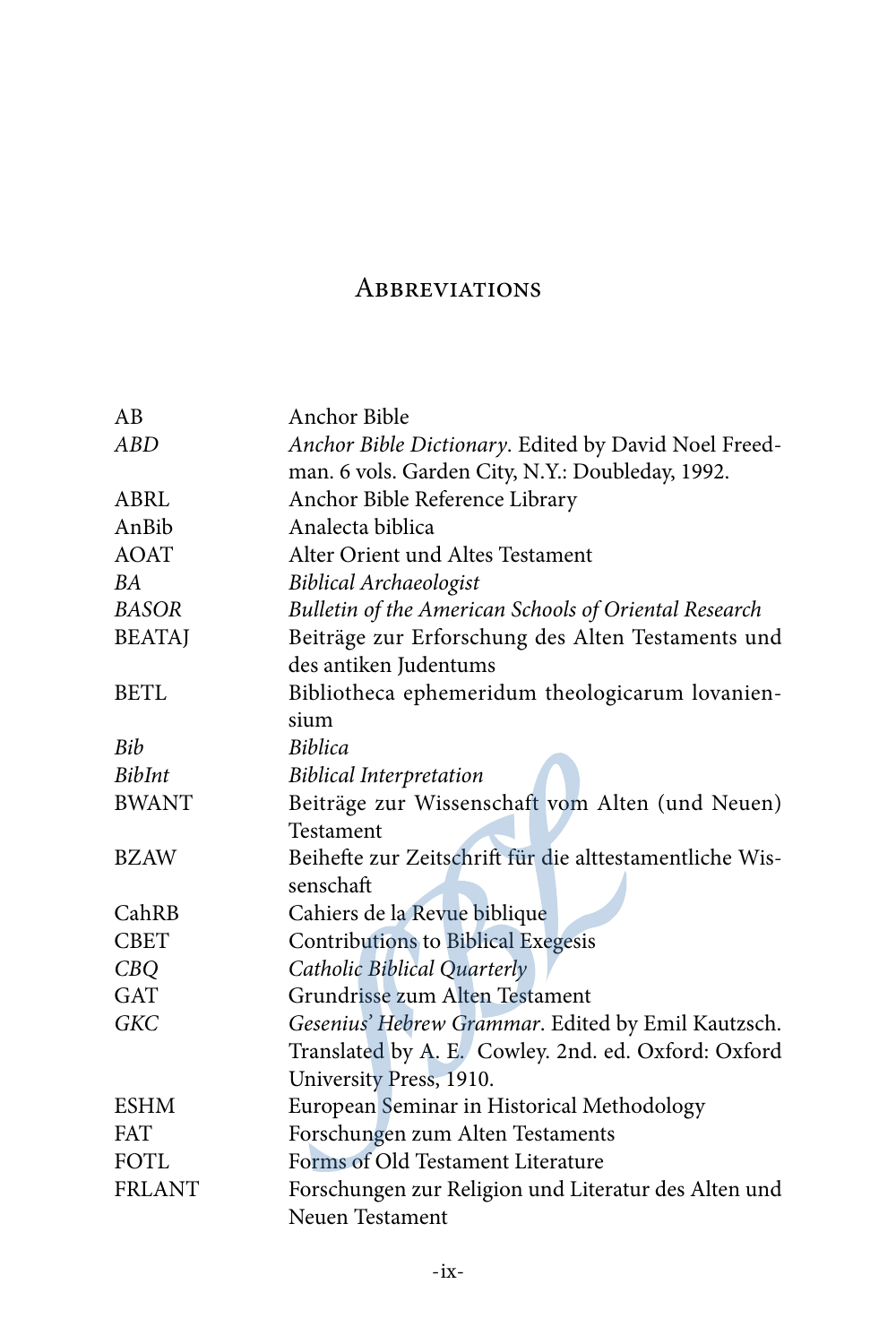## x ABBREVIATIONS

| <b>HKAT</b>    | Herders theologischer Kommentar zum Alten Testa-<br>ment.  |
|----------------|------------------------------------------------------------|
| <b>HSM</b>     | Harvard Semitic Monographs                                 |
| ICC            | <b>International Critical Commentary</b>                   |
| <b>IEJ</b>     | <b>Israel Exploration Journal</b>                          |
| <b>JBL</b>     | Journal of Biblical Literature                             |
| <b>JHS</b>     | Journal of Hebrew Scriptures                               |
| JJS            | Journal of Jewish Studies                                  |
| <b>JNSL</b>    | Journal of Northwest Semitic Languages                     |
| JRAS           | Journal of the Royal Asiatic Society                       |
| <b>JSOT</b>    | Journal for the Study of the Old Testament                 |
| <b>JSOTSup</b> | Journal for the Study of the Old Testament Supple-         |
|                | ment Series                                                |
| <b>JSPSup</b>  | Journal for the Study of the Pseudepigrapha Supple-        |
|                | ment Series                                                |
| KHC            | Kurzer Hand-Commentar zum Alten Testament                  |
| <b>LHBOTS</b>  | Library of Hebrew Bible/Old Testament Studies              |
| <b>LSTS</b>    | Library of Second Temple Studies                           |
| <b>NCBS</b>    | New Century Bible Series                                   |
| <b>NICOT</b>   | New International Commentary on the Old Testament          |
| <b>OBO</b>     | Orbis biblicus et orientalis                               |
| OTL            | Old Testament Library                                      |
| <b>OTP</b>     | Old Testament Pseudepigrapha. Edited by James H.           |
|                | Charlesworth. 2 vols. New York: Doubleday, 1983-           |
|                | 1985.                                                      |
| OtSt           | Oudtestamentische Studiën                                  |
| PEQ            | Palestine Exploration Quarterly                            |
| QD             | Quaestiones disputatae                                     |
| <b>SAA</b>     | <b>State Archives of Assyria</b>                           |
| <b>SBAB</b>    | Stuttgarter biblische Aufsatzbände, Altes Testament        |
| <b>SBL</b>     | Society of Biblical Literature                             |
| <b>SBLAIL</b>  | Society of Biblical Literature Ancient Israel and Its Lit- |
|                | erature                                                    |
| SBLSymS        | Society of Biblical Literature Symposium Series            |
| <b>SBT</b>     | <b>Studies in Biblical Theology</b>                        |
| SCSS           | Septuagint and Cognate Studies Series                      |
| <b>SJOT</b>    | Scandinavian Journal of the Old Testament                  |
| SOTSMS         | Society for Old Testament Studies Monograph Series         |
| <b>STAR</b>    | Studies in Theology and Religion                           |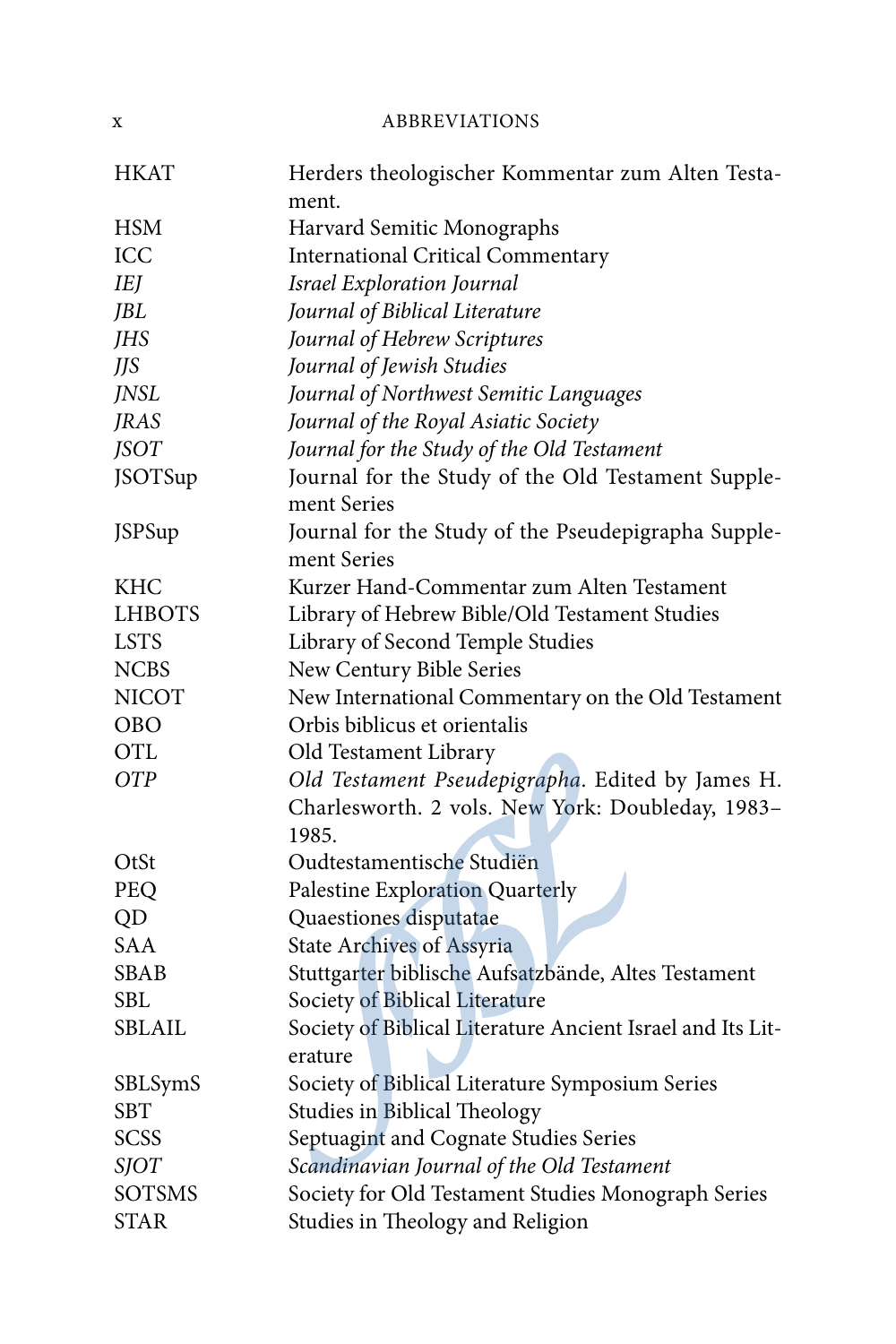## ABBREVIATIONS xi

| <b>STW</b>   | Suhrkamp Taschenbuch Wissenschaft                        |
|--------------|----------------------------------------------------------|
| <b>STTSB</b> | Suomalainen Tiedakatemie Toimituksia, Sarja B.           |
| TB.          | Theologische Bücherei                                    |
| <b>ThWAT</b> | Theologisches Wörterbuch zum Alten Testament. Edited     |
|              | by G. J. Botterweck and H. Ringgren. Stuttgart: Kohl-    |
|              | hammer, 1970–2006.                                       |
| TransSup     | Supplément à Transeuphratène                             |
| VT           | Vetus Testamentum                                        |
| <b>VTSup</b> | Vetus Testamentum Supplements                            |
| <b>WBC</b>   | Word Biblical Commentary                                 |
| <b>WMANT</b> | Wissenschaftliche Monographien zum Alten und             |
|              | Neuen Testament                                          |
| ZAR          | Zeitschrift für Altorientalische und Biblische Rechtsge- |
|              | schichte                                                 |
| ZAW          | Zeitschrift für die alttestamentliche Wissenschaft       |
| ZBKAT        | Zürcher Bibelkommentare Altes Testament                  |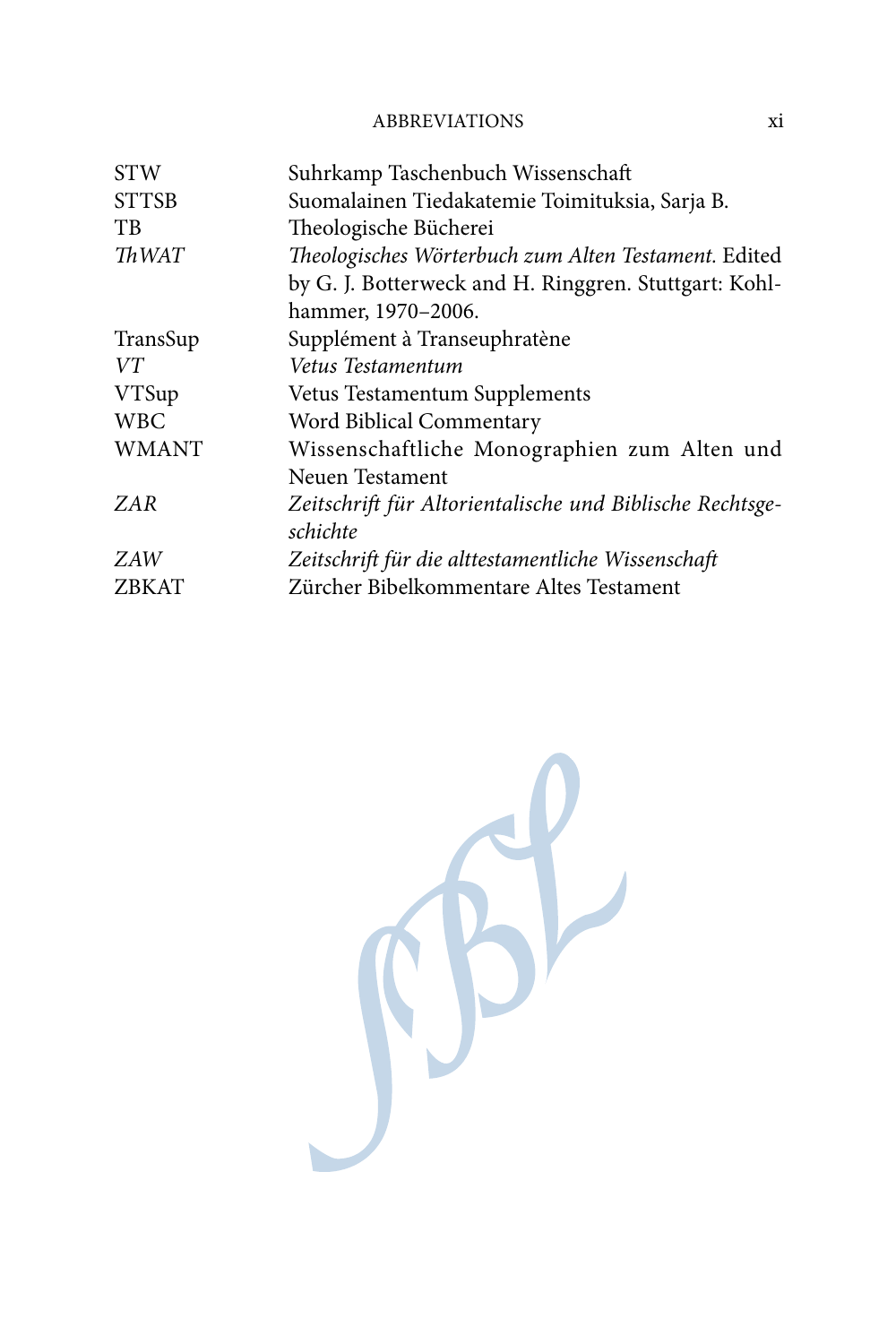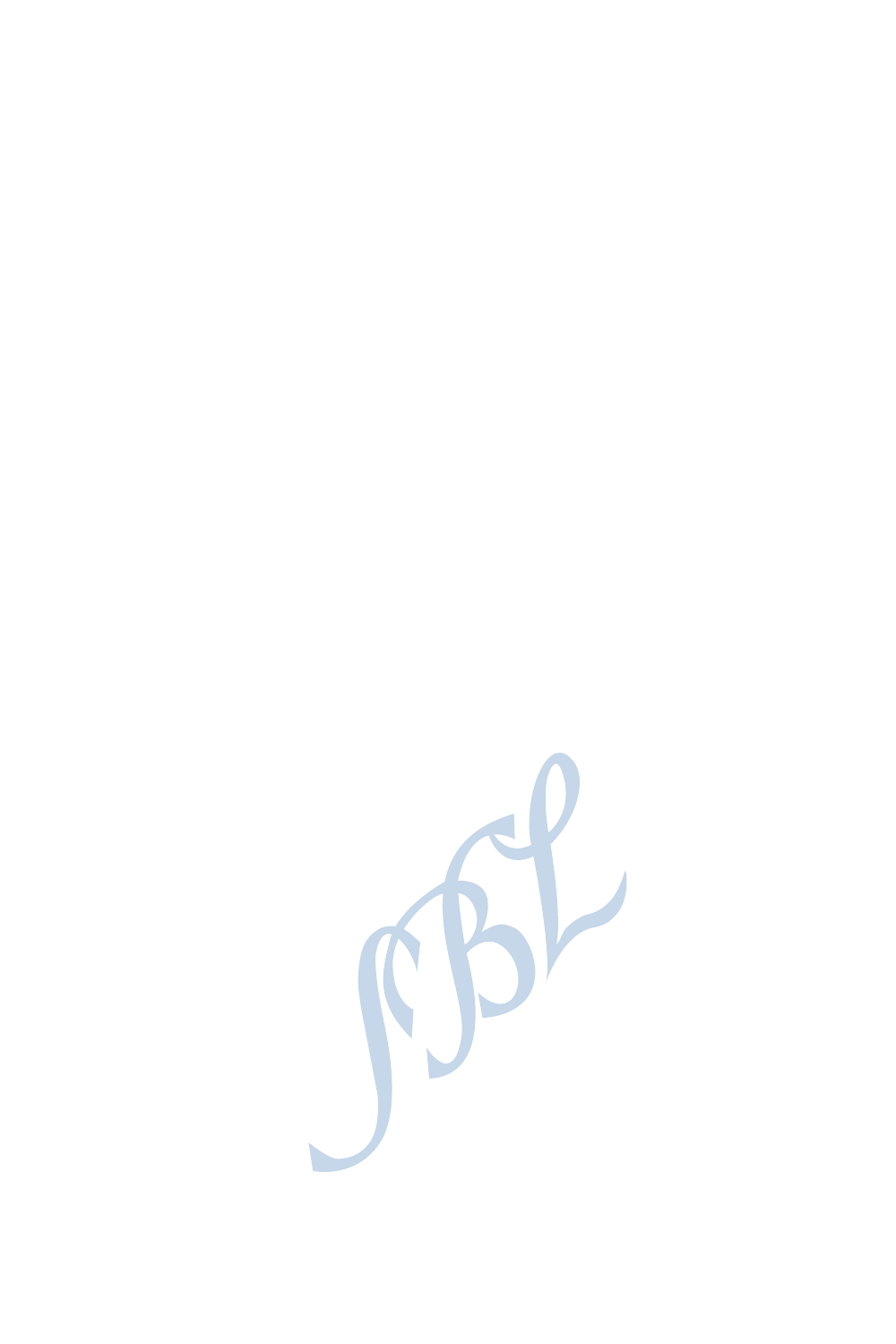### **INTRODUCTION**

#### Diana V. Edelman

The existence of a "Deuteronomistic History," consisting of the books of Deuteronomy, Joshua, Judges, Samuel, and Kings, is under review.<sup>1</sup> Is this scholarly construct an accurate understanding of what ancient writers of the Hebrew Bible conceived to be a coherent sequence of books that should be read together? Did the books ever form an independent collection, without Exodus, Leviticus and Numbers prefixed, or without Genesis-Numbers prefixed? If we are not as certain as past generations that they ever formed a recognized literary unit, $2$  why ask what was deemed

<sup>1.</sup> For convenient summaries of the history of the theory of the existence of Deuteronomistic historiography, see Douglas A. Knight, "Deuteronomy and the Deuteronomists," in *Old Testament Interpretation Past, Present, and Future: Essays in Honour of Gene M. Tucker* (ed. James L. Mays, David L. Petersen and Kent H. Richards; Edinburgh: T&T Clark, 1995), 61–79; Thomas Römer and Albert de Pury, "Deuteronomistic Historiography (DH): History of Research and Debated Issues," in *Israel Constructs its History: Deuteronomistic History in Recent Research* (ed. Albert de Pury, Thomas Römer, and Jean-Daniel Macchi; JSOTSup 306; Sheffield: Sheffield Academic Press, 2000), 24–141.

<sup>2.</sup> For essays and studies dealing with various aspects of this debate, see conveniently, A. Graeme Auld, *Joshua, Moses and the Land: Tetrateuch-Pentateuch-Hexateuch in a Generation since 1938* (Edinburgh: T&T Clark, 1980); Claus Westermann, *Die Geschichtsbücher des Alten Testaments: gab es ein deuteronomistisches Geschichtswerk?* (TB 87; Gütersloh: Kaiser, 1994); James R. Linville, *Israel in the Book of Kings: The Past as a Project of Social Identity* (JSOTSup 272; Sheffield: Sheffield Academic Press, 1998), 46–73; Reinhard G. Kratz, *The Composition of the Narrative Books of the Bible* (trans. J. Bowden; New York: T&T Clark, International, 2000), 1–5, 153–221; Albert de Pury, Thomas Römer, and Jean-Daniel Macchi, eds., *Israel Constructs its History: Deuteronomistic History in Recent Research* (JSOTSup 306; Sheffield: Sheffield Academic Press, 2000); Christian Frevel, "Deuteronomistisches Geschichtswerk oder Gechichtswerke? Die These Martin Noths zwischen Tetrateuch, Hexateuch und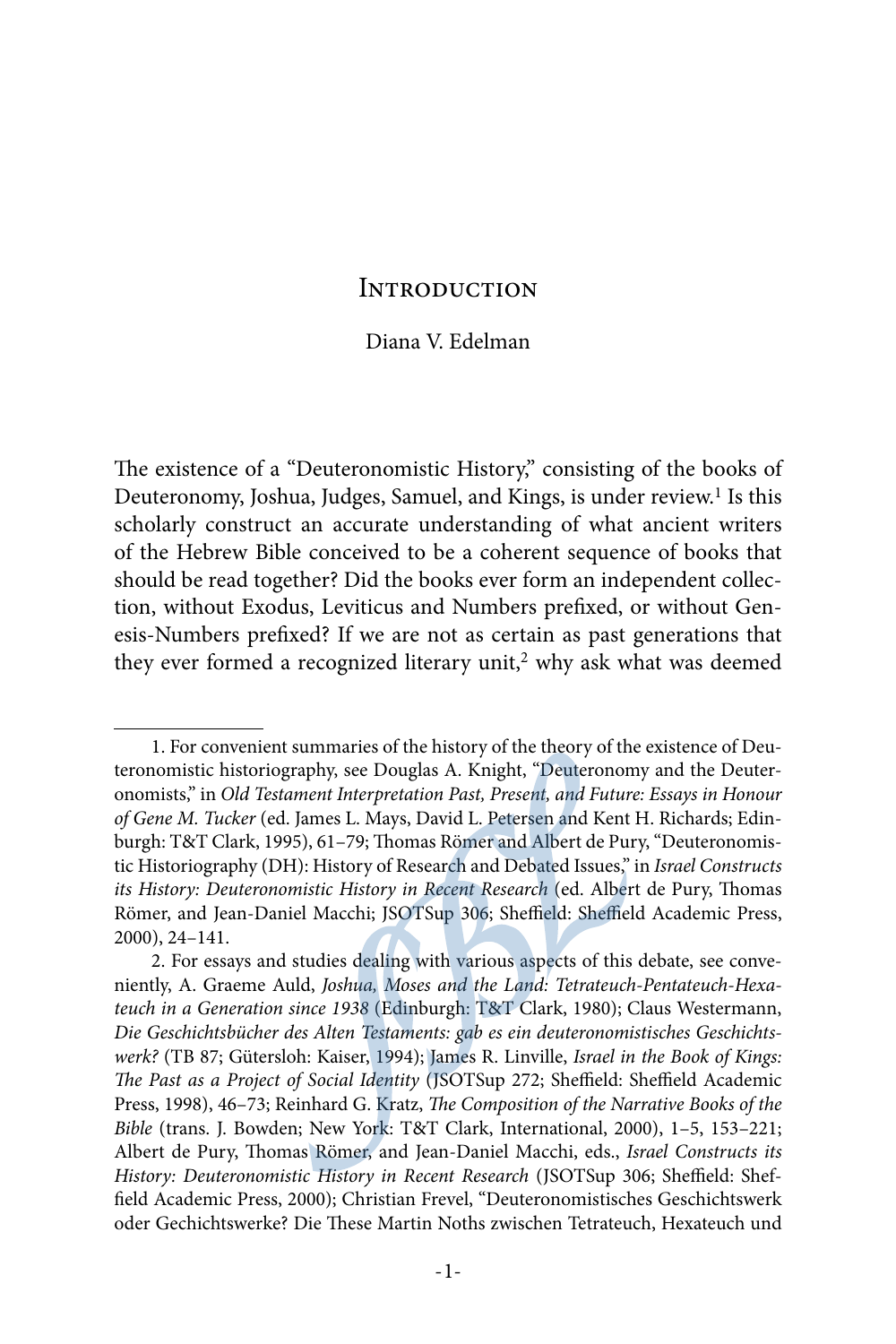authoritative about these five books in the late Persian and early Hellenistic periods, by which time it is generally agreed they existed close to their current final forms?

The purpose of the present volume is not to focus on the important debate about the status of the so-called Deuteronomistic History, though the results might contribute toward framing arguments on one side or the other. Instead, it is to try to understand the element of authority in relation to each book, which can be construed in two different ways. On the one hand, it can lead us to ask why we have each of the five individual books and what concerns led to their creation using which older materials to address those issues, because these earlier traditions carried some weight of authority for the community of scribes who penned the narratives as well as for their implied target audience(s). Currently, the dates of composition for the various books are generally assigned to the late monarchic period, the Neo-Babylonian period, or the early Persian period. In all three cases, a second question naturally arises then that needs a reasoned response: once created, why would the concerns addressed have had ongoing relevance and resonance for audiences in the late Persian and early Hellenistic periods?

On the other hand, the concept of authority can lead us to ask why the five individual books gained authoritative status, regardless of the age or of the materials in them; why was it desirable to give authority to written narratives about YHWH's relation to the people of Israel? Many of the essays in the volume emphasize the close connection between authority and group identity, where the texts can help define a group by serving as a written, authoritative depository of valued social memories that are

Enneateuch," in *Martin Noth: Aus der Sicht heutiger Forschung* (ed. Udo Rüterswörden; biblisch-theologische Studien 58; Neukirchen-Vluyn: Neukirchener Verlag, 2004), 60–94; Philippe Guillaume, *Waiting for Josiah: The Judges* (JSOTSup 385; London: T&T Clark, 2004), 227–36; Eckhard Otto and Reinhard Achenbach, eds., *Das Deuteronomium zwischen Pentateuch und deuteronomistischem Geschichtswerk* (FRLANT 206; Göttingen: Vandenhoeck & Ruprecht, 2004); Markus Witte et al., *Die deuteronomistischen Geschichtswerk: redaktions- und religionsgesichtliche Perspektiven zur "Deuteronomismus"- Diskussion in Tora und Vorderen Propheten* (BZAW 365; Berlin: de Gruyter, 2006); Thomas B. Dozeman, Thomas Römer, and Konrad Schmid, eds., *Pentateuch, Hexateuch, or Enneateuch? Identifying Literary Works in Genesis through Kings* (SBLAIL 8; Atlanta: Society of Biblical Literature, 2011); Konrad Schmid and Raymond F. Person Jr., eds., *Deuteronomy in the Pentateuch, Hexateuch, and the Deuteronomistic History* (FAT 2/56; Tübingen: Mohr Siebeck, 2012).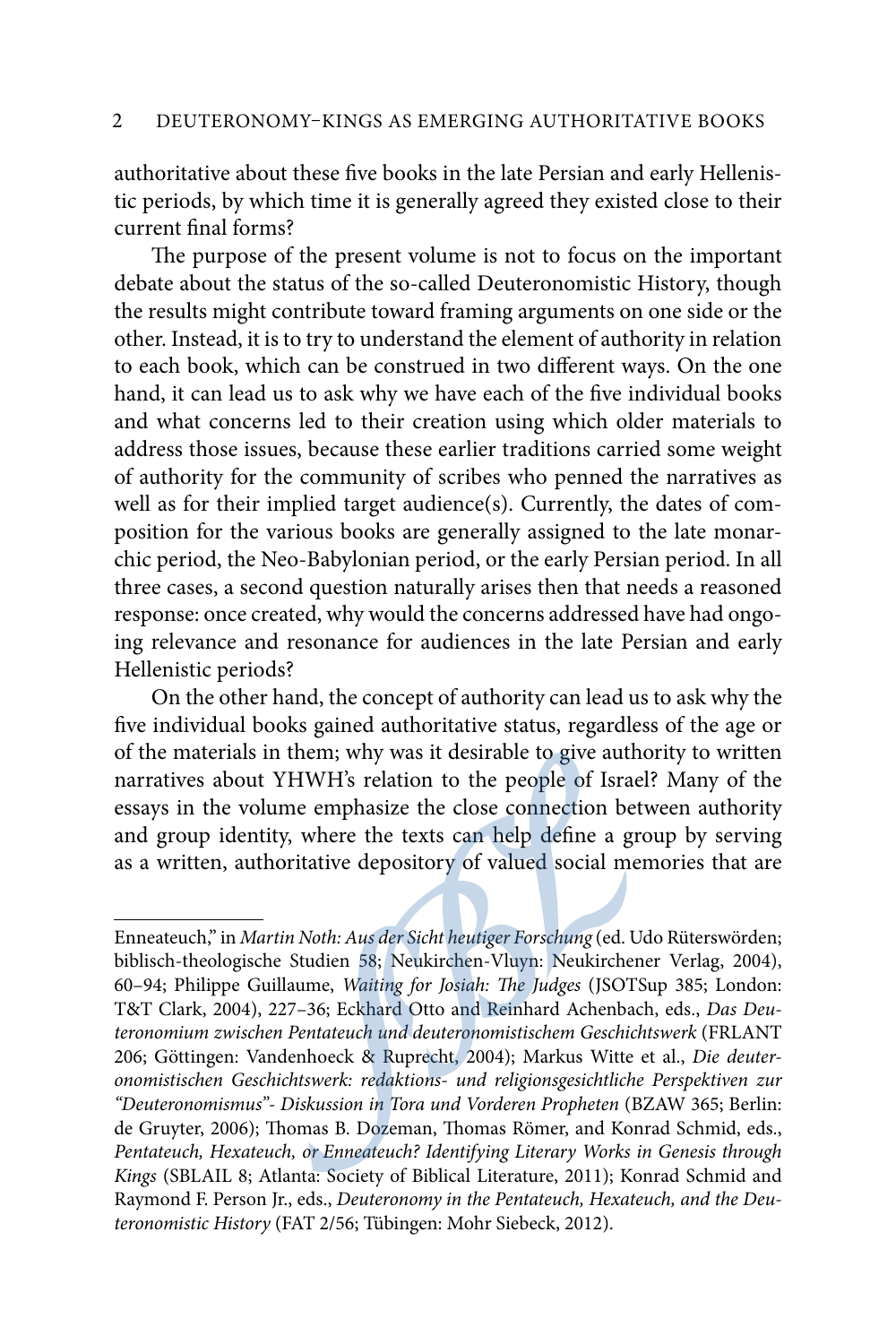to be learned and passed on by those considering themselves to belong to the group. In this case, the book of Deuteronomy had audiences in both Samaria and Yehud/Judea who considered themselves to belong to Israel, while Joshua, Judges, Samuel and Kings eventually were considered authoritative only for Judean-rooted Israel. Thus, the volume is primarily concerned with the issues of authority, identity, and social memory, though only that of authority is addressed directly in each contribution. The other two will surface in varying degrees as each scholar seeks to answer "why" their book gained authority.

The five essays by C. Levin, Y. Amit, E. A. Knauf, K.-P. Adam, and T. Römer were initially presented at the European Association of Biblical Studies Meeting in Tartu, Estonia, July 25–29, 2010, in a session of the research program "Israel and the Production and Reception of Authoritative Books in the Persian and Hellenistic Periods," co-chaired by Ehud Ben Zvi and myself. The announced theme was "What made these books authoritative within the discourse of Persian Yehud/early Hellenistic Judah?" It was worthwhile to commission a second set of essays on each book from scholars who would not likely agree with the first group, as a way of teasing out issues and beginning a conversation about why the books of Deuteronomy–2 Kings became authoritative as individual compositions and, it was hoped, secondarily, as part of a larger grouping, whether that be conceived as a Deuteronomistic collection or the traditional "Deuteronomistic History." Ehud had many other commitments at the time, and thus I took full and sole control of this project. The current volume is the result of my efforts. The authors of the first five papers were encouraged to make any necessary revisions to ensure they engaged directly with the thematic question while the second group was being assembled. The most successful conversations have been initiated when both essays on a given book have focused the majority of their discussion on the central theme.

The contributors were asked to focus on a single book as an individual unit, though they were encouraged to explore links between their book and the other four. Two essays are devoted to each book. What was deemed authoritative in or about Deuteronomy? Joshua? Judges? Samuel? Kings? Individual scholars have been encouraged to state whether they believe the author of their book also wrote one or more of the other books, or whether one or more editors joined together independently created compositions to create a larger, intentional literary unit. Like the debate about the existence of a "Deuteronomistic History," the compositional and redactional history of these books is not the primary focus.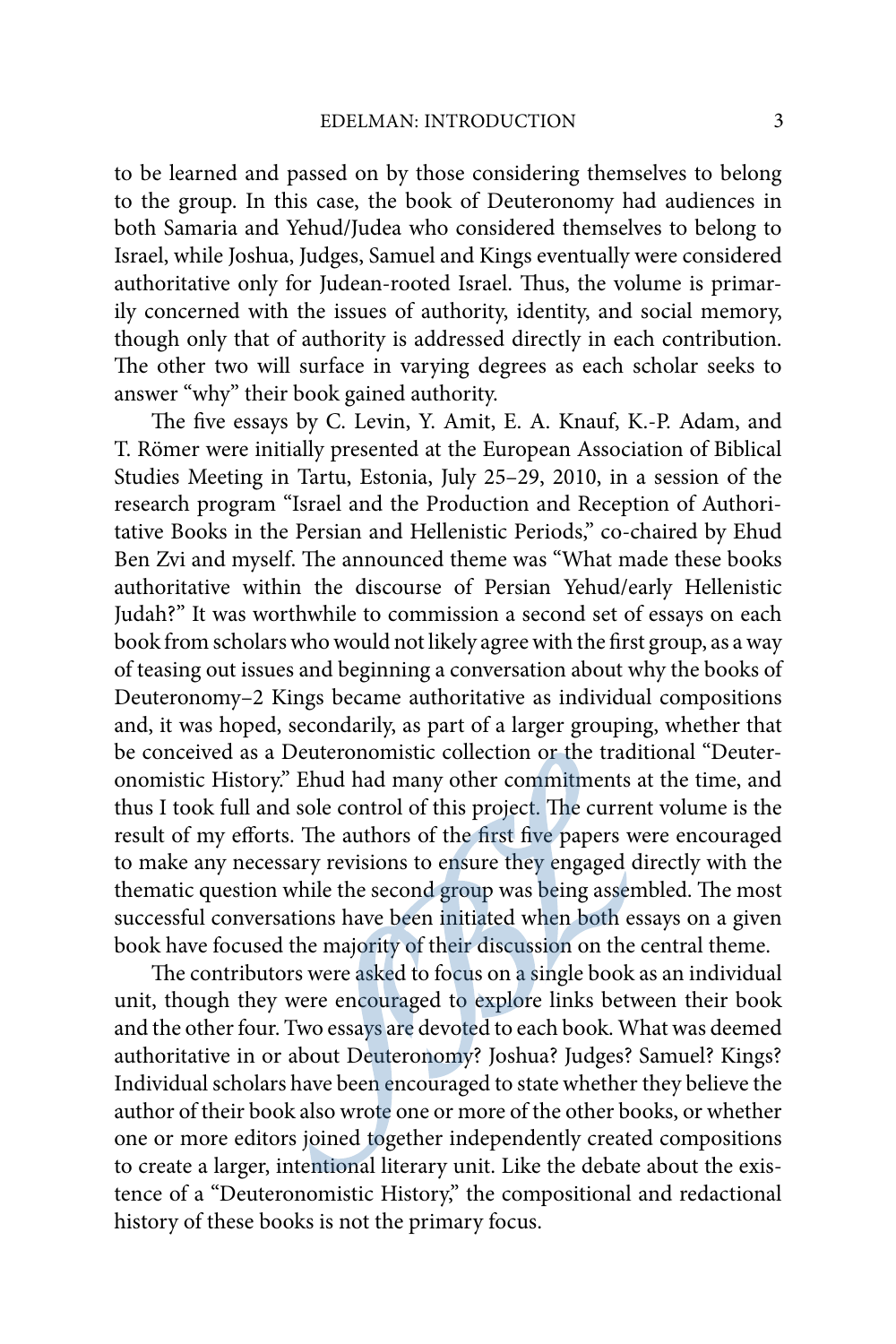A case has been made for seeing a set of theologically coherent ideas and certain idiomatic words or phrases in these five books, suggesting they formed a literary unit or subunit.<sup>3</sup> Yet, ultimately, Judaism identified the first five books, Genesis-Deuteronomy, as a literary unit and joined Joshua-Kings with the ensuing collection of prophetic books to create a unit dubbed "The Prophets." Taking a closer thematic look at the initial nine books in the Hebrew Bible, it can be argued that Exodus-Deuteronomy comprise a "biography of Moses," a "Quatrateuch," to which a narrative about the forefathers was prefaced—Genesis—creating the authorized "Pentateuch." But it has also long been debated whether originally, a Pentateuch was envisioned by the ancient authors or a Hexateuch that included Joshua, since the promise of the land is a prominent theme in Genesis that only finds it final fulfilment in the occupation of Canaan in Joshua.<sup>4</sup> Still others propose that Genesis–Kings comprises a single, coherent narrative that should not be subdivided, because Judges, Samuel, and Kings cannot stand independently from what precedes. They, too, exemplify the theme of the Promised Land, justifying its eventual loss for the repeated failure of the people of Israel and its leaders to keep the terms of the covenant made by YHWH with the ancestors. It has even been suggested that an original Pentateuch included Genesis, Exodus, Leviticus, Numbers and Joshua, with Deuteronomy being placed in its current position later on, when the Enneateuch was created, to extend the original narrative later in time, to the exile.5

In these many debates, Deuteronomy plays a pivotal role, creating a bridge between the ancestors and a series of divine covenants made outside the land and the failure to observe the terms of many of the covenants once inside the land. It becomes somewhat moot whether the book ends

<sup>3.</sup> See the classical formulation of the hypothesis of the existence of a Deuteronomistic History developed by Martin Noth in *The Deuteronomistic History* (2d ed.; JSOTSup 15; Sheffield: Sheffield Academic Press, 1991; German original *Überlieferungs-geschichtliche Studien* I [Halle: M. Niemeyer, 1943]). For a list of allegedly Deuteronomic phraseology, see Moshe Weinfeld, *Deuteronomy and the Deuteronomic School* (Winona Lake, IN: Eisenbrauns, 1992), 320–65; idem, *Deuteronomy 1 –11: A New Translation with Introduction and Commentary* (AB 5; New York: Doubleday, 1991), 35–37. For unifying techniques amongst the books, see e.g. Richard D. Nelson, *The Historical Books* (Interpreting Biblical Texts; Nashville: Abingdon, 1998), 70–77.

<sup>4.</sup> For an evaluation of the Hexateuch hypothesis, see, for example, Frevel, "Deuteronomistisches Geschichtswerk oder Gechichtswerke," 80–86.

<sup>5.</sup> E. Axel Knauf, *Josua* (ZBKAT 6; Zürich: TVZ, 2008), 18.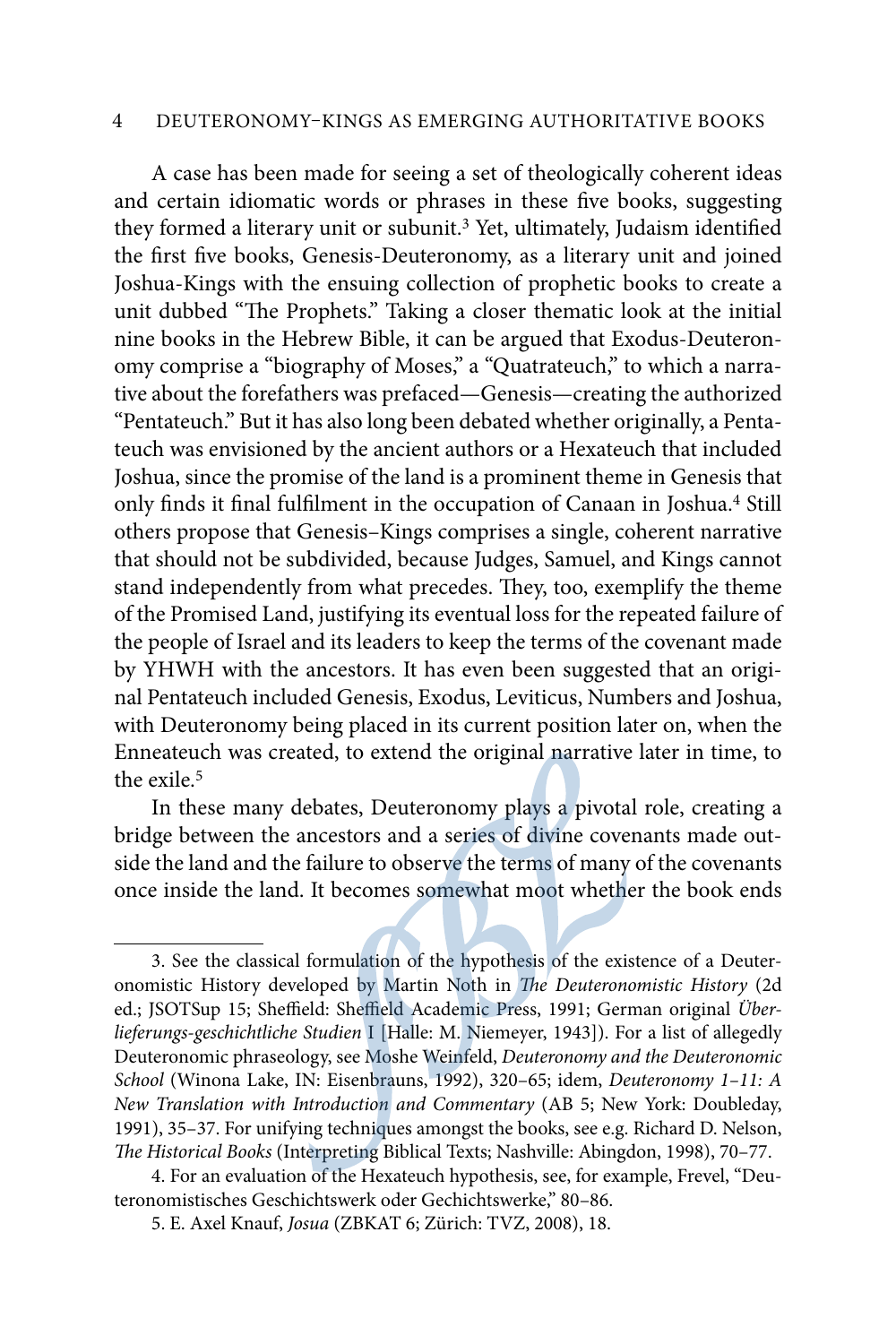a plot-line that began in Genesis or begins a new plot-line that ends in Kings, with exile.<sup>6</sup> Endings are beginnings; the introduction of idiomatic language that will recur throughout the story developed in Joshua, Judges, Samuel, and Kings can come at the beginning of a new direction in which the plot moves or can be anticipated already in the ongoing plot before dramatic new events unfold. After all, there is arguably a single story being narrated from Genesis-Kings, whether a preconceived one meant to be developed over a multivolume project or an *ad hoc* one that evolved over time as individual compositions that worked with similar themes, motifs, and concerns were placed side by side, resulting in the emergence of a series of successive, discrete periods.<sup>7</sup> Bearing this in mind, it is possible to examine the five books of Deuteronomy–2 Kings as a subunit of a larger whole, whether or not one chooses to designate them officially by the scholarly moniker, "The Deuteronomistic History," with all the presuppositions that label and construct entails.

#### **AUTHORITY**

The ten contributors have understood authority in different ways. These include: a socially constructed interpretative framework into which a readership places texts they consider to embody truths or insights considered to be necessary or valuable resources for public discourse on socially sig-

<sup>6.</sup> One should take note with E. A. Knauf of how the end of Kings is a very weak conclusion to the proposed Enneateuch but serves well as an opening to a continuing history instead, consituting an excellent introduction to the prophetic books ("Does 'Deuteronomistic Historiography' Exist?" in *Israel Constructs Its History: Deuteronomistic History in Recent Research* [ed. Albert de Pury, Thomas Römer, and Jean-Daniel Macchi; JSOTSup 306; Sheffield: Sheffield Academic Press, 2000], 388–98 [397]). As such, it could be seen to occupy a pivotal role, similar to Deuteronomy.

<sup>7.</sup> An interesting question is whether the literary technique of interweaving has been used to join together two formerly independent cycles; a "Pentateuch" that included Gen-Num + Josh, and a "Quatrateuch" that included Deut + Judg-Kgs. To combine the two, the first book of the second unit has been placed immediately before the last book of the first cycle, creating anticipation. It is noteworthy that the internal justification given to explain the two law-giving accounts in Exod and Deut is that two sets of laws were revealed to Moses by God: the first was to apply while the people remained outside the Promised Land, and the second was to come into force once the people were settled in the Promised Land. Thus, Exod applies to the narrative through the occupation in Josh, while Deut applies through to the exile.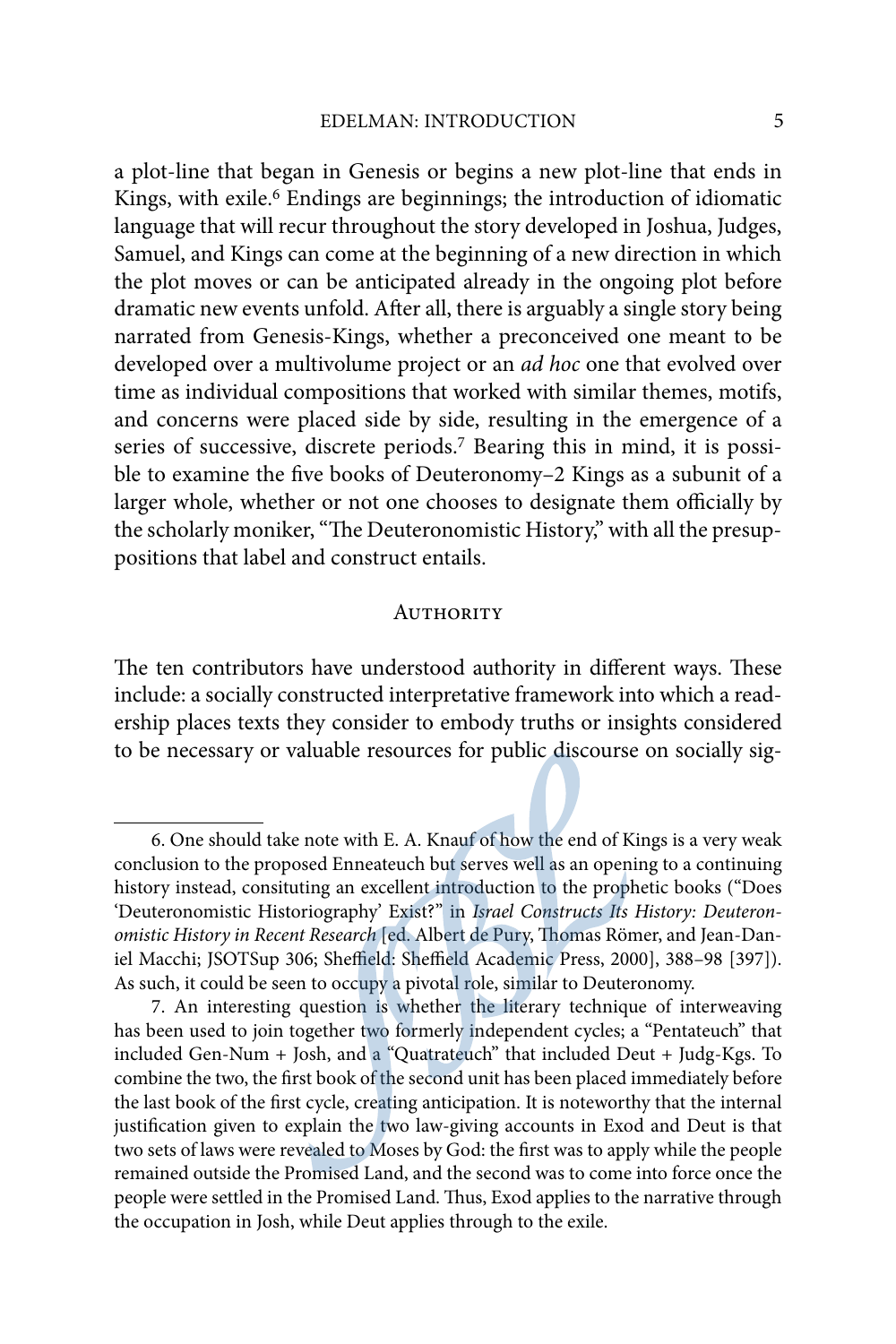nificant topics such as matters of religious practice, belief, the symbolic boundaries of society, and social order; the final form of the text; the definitive version of certain past events; the torah-based ethic expressed in many texts in the Hebrew Bible; a text that has become established by virture of having being read and reread; an established text that is updated to maintain its authority; an established text that prompts the composition of a new text that leaves it intact but creates an updated version as an independent compostion, as in the cases of Deuteronomy and Chronicles; and the ability to understand the enigmas and the disjunctions in a collection of texts containing a matrix of stories and myths that allowed different views of what makes an ideal society and its norms to be considered and debated. This fluidity opens a vital conversation about who created these books initially, for whom, why, and when, and additionally, who were subsequent audiences who read them, and why? Were the books authoritative from their inception and creation or did they only become so over time, and if so, why? Who had authority to "update" the texts for subsequent audiences?

The essay by T. Bolin situates their authoritative use as educational texts for the children of priests, Levites, and the influential families of Yehud, on analogy with the Greek and Hellenistic educational system in particular, as opposed to former scribal training in Mesopotamia and Egypt. Certainly, Ben Sira indicates that the texts were being used to educate Jewish youth whose fathers could afford to send their children to a private tutor by ca. 190 b.c.e. But it is unclear if this were a relatively new development during the Hellenistic period, which emulated the Greek system but used "native" texts instead of Homer to enculturate Jewish youth, emphasizing Jewish ideals, morals, and ethics, or if it had begun already during the Persian Empire or earlier. The depiction of Ezra's memorization and interiorization of YHWH's teaching in Ezra 7:10 so that he was "skilled" in it (Ezra 8:6) and of his study of it with priests, Levites, and the heads of the ancestral clans of all the people with in Neh 8:13 seems to presume a Hellenistic educational system.

Like most biblical books, the dating of Ezra and Nehemiah is disputed. While many presume a Persian-era date close to the events depicted, a minority favor a Hellenistic date.8 The former group would likely see the books to provide evidence for the use of such an educational system in

<sup>8.</sup> For the varying dates of composition and the rationales underlying them, see, for example, Jacob M. Myers, *Ezra Nehemiah: Introduction, Translation, and Notes* (AB 14; Garden City, N.Y.: 1965), lxviii-lxx; Leonard H. Brockington, *Ezra, Nehemiah and*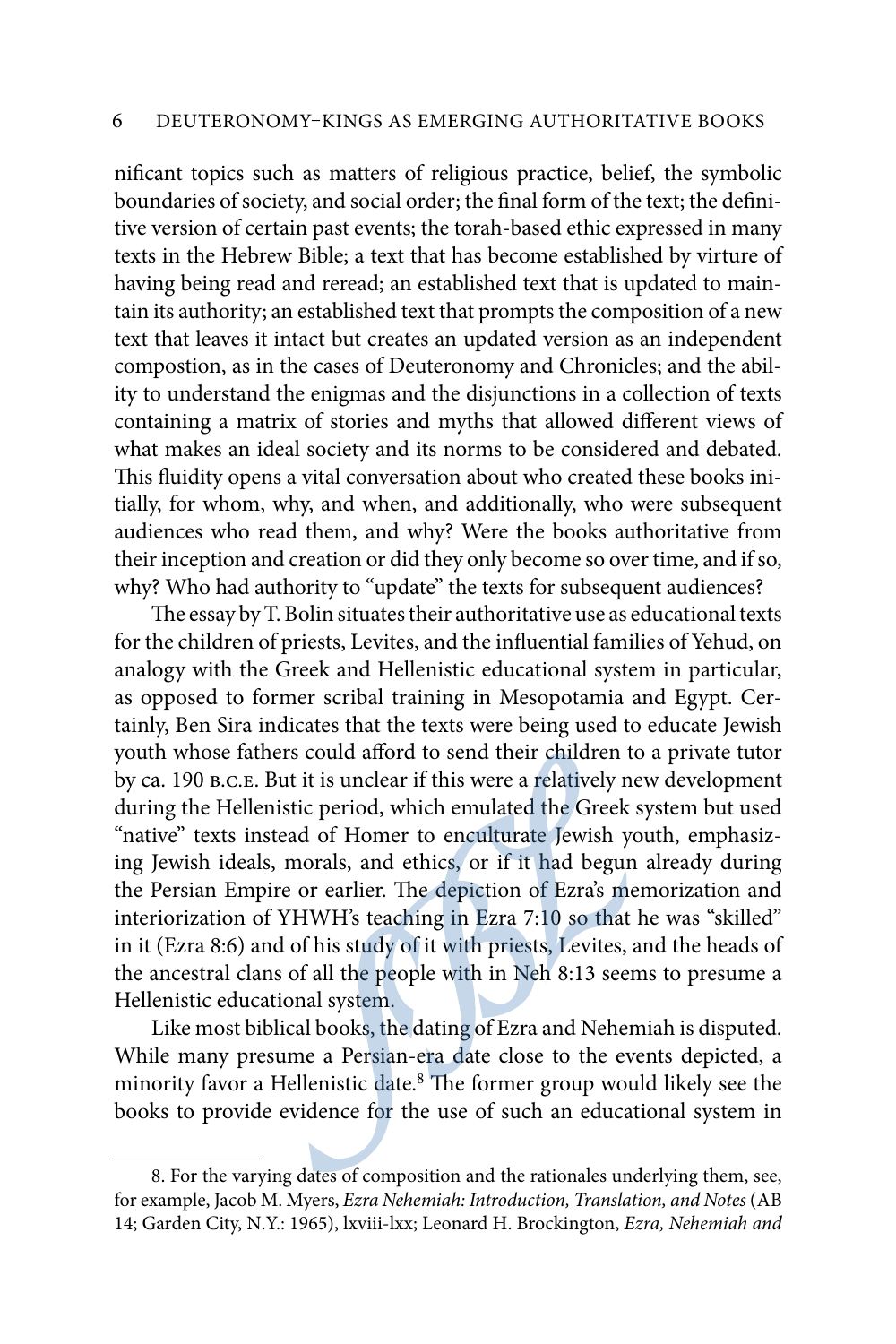the mid-fifth century, under Persian imperialism, while the latter group would see them to confirm the picture presented in Ben Sira. They would argue it is logical to associate this educational system with social memories about the group's "new beginning," when Jerusalem was reinhabited, the temple was rebuilt, and Torah was to play a new, central role in defining the people.

Were the books of Deuteronomy, Joshua, Judges, Samuel and Kings created as educational texts, or did they eventually come to serve that as one purpose among others, as they gained authoritative status? Here we return to the conundrum about their original purposes and audiences. The early work by A. Lemaire on scribal schools argued there was a widespread educational system in monarchic Judah that featured royal scribal schools in various cities as well as local schools in outlying sites like Arad, Kadesh-Barnea and Kuntillet 'Ajrud and separate schools for the training of priests and prophets. He argued the biblical canon developed from the curricula used in these various schools.9 His theories have not gained wide support. E. Ben Zvi has proposed a model for their composition and early use that sees them to be created for the small circle of "literati" as a means of exploring vital issues and pressing concerns in the present and future by drawing on lessons from the past, without pushing for a consensus view.<sup>10</sup> He emphasizes the didactic and socializing roles of reading and rereading these works within that group. D. M. Carr similarly thinks that the original intended audience was a small group. He defines its members as scribes, priests, administrators, and kings. He also argues that the purpose was educational. According to him, students memorized and recited long passages from an authoritative curriculum, which simultaneously served as templates for the composition of new texts. The written corpus served at the same time as a means of enculturation and preservation of national tradition. For Carr literacy was training in and mastery of the tradition

*Esther* (NCBS; London: Thomas Nelson, 1969), 24–25; Hugh G. M. Williamson, *Ezra, Nehemiah* (WBC 16; Waco, Tex.: Word Books, 1985), xxv-xxxvi.

<sup>9.</sup> André Lemaire, *Les Écoles et la formation de la Bible dans l'ancien Israël* (OBO 39; Fribourg: University Press, 1981).

<sup>10.</sup> See, for example, Ehud Ben Zvi, "The Concept of Prophetic Books and Its Historical Setting," in *The Production of Prophecy: Constructing Prophets and Prophecy in Yehud* (ed. Diana V. Edelman and Ehud Ben Zvi; BibleWorld; London: Equinox, 2009), 73–95; idem, "Reconstructing the Intellectual Discourse of Ancient Yehud," *Studies in Religion/Sciences Religieuses* 39 (2010): 7–23.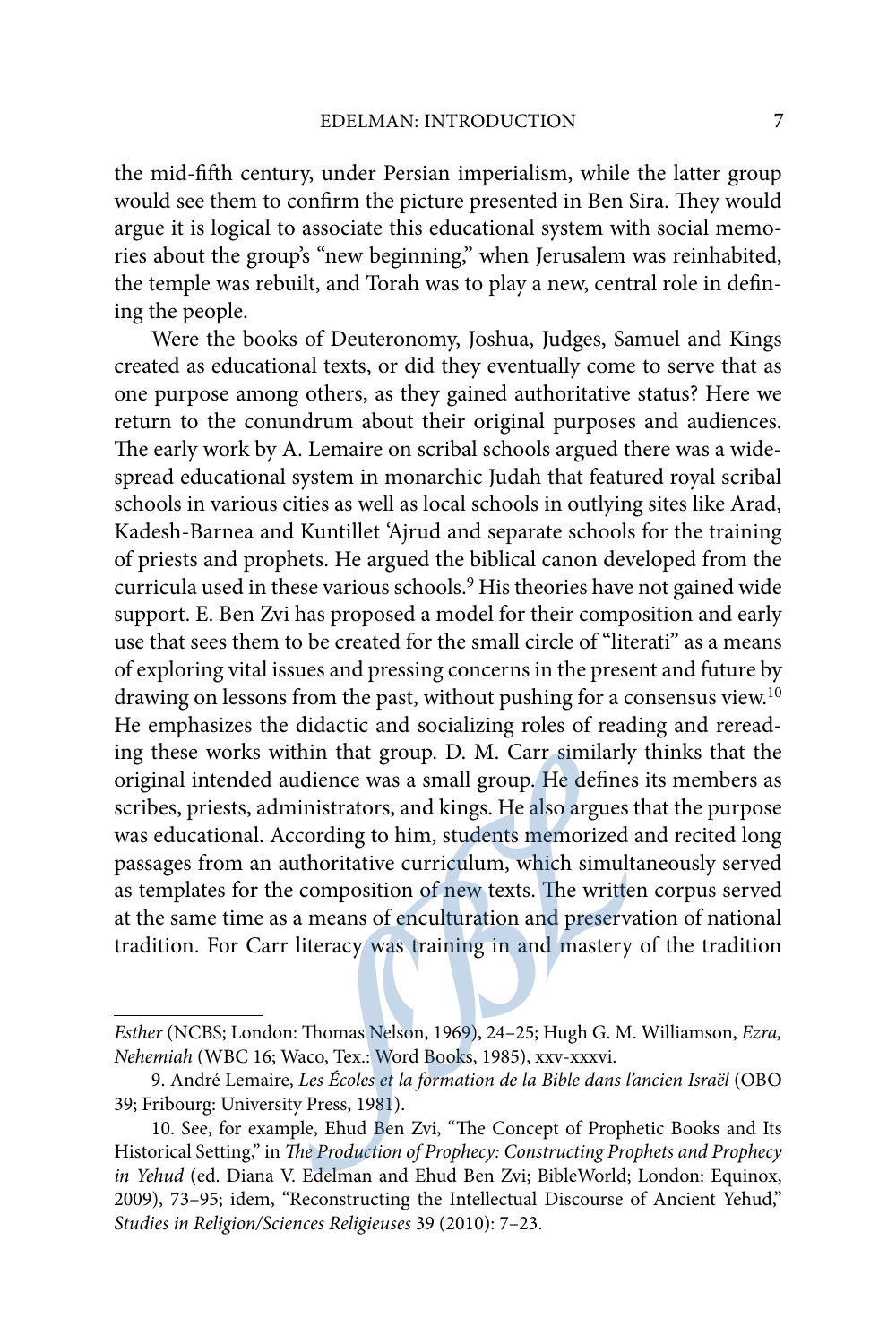and not necessarily alphabetic competency.<sup>11</sup> He concludes that much of what is currently contained in the literature of the Hebrew Bible had served as key parts of an indigenous curriculum for early Israelite scribes and other literate members of the upper class.<sup>12</sup>

K. van der Toorn considers the biblical texts to have been created for the scribal community by Levitical scribes attached to the temple, though the contents of the scrolls became more widely disseminated and known due to oral recitation. He identifies six ways scribes produced written texts: transcription of oral lore, invention of a new text, compilation of existing lore, either oral or written, expansion of an inherited text, adaptation of an existing text for a new audience, and integration of individual documents into a more comprehensive composition and then asserts no text in the Hebrew Bible is the explicit invention of a scribe.<sup>13</sup> However, he has not attempted to understand scribal compositional techniques, *per se*, and has not addressed the purpose of the creation of this written literature.

J. A. Sanders, on the other hand, has identified seven modes of intertextuality that were involved in the creation of the biblical literature. The literature is presumed to be be made up of previous literature, which is reflected through citation, allusion and paraphrases of the preceding literature so that the existing texts serve as the "generating force" underlying the elaboration of narrative or other textual expansion.<sup>14</sup> These include: citation with or without formula, weaving of scriptural phrases into newer composition, paraphrasing scriptural passages, reflection of the structure of scriptural passage, allusions to scriptural persons, episodes, or events, and echoes of Scripture passages in a later composition.15 Unlike van der

13. Karel van der Toorn, *Scribal Culture and the Making of the Hebrew Bible*  (Cambridge: Harvard University Press, 2007), 92, 110, 115.

14. James A. Sanders, "Canon as Dialogue," in *The Bible at Qumran: Text, Shape, and Interpretation* (ed. Peter W. Flint; Studies in the Dead Sea Scrolls and Related Literature; Grand Rapids, Mich.: Eerdmans, 2001), 7–26 (17).

<sup>11.</sup> David M. Carr, *Writing on the Tablet of the Heart: Origins of Scripture and*  Literature (Oxford: Oxford University Press, 2005), 116-73.

<sup>12.</sup> Carr, *Writing on the Tablet*, 156. Although the approaches of Carr and Ben Zvi share significant similarites, key differences emerge from their different dating of the texts and from Carr's willingness to address forerunners or earlier versions of texts and Ben Zvi's reticence to do so.

<sup>15.</sup> James A. Sanders, "Intertextuality and Canon," in *On the Way to Nineveh: Studies in Honor of George M. Landes* (ed. Stephen L. Cook and Sarah C. Winter; Atlanta: Scholars Press, 1999), 316–33; idem, "Canon as Dialogue," 19.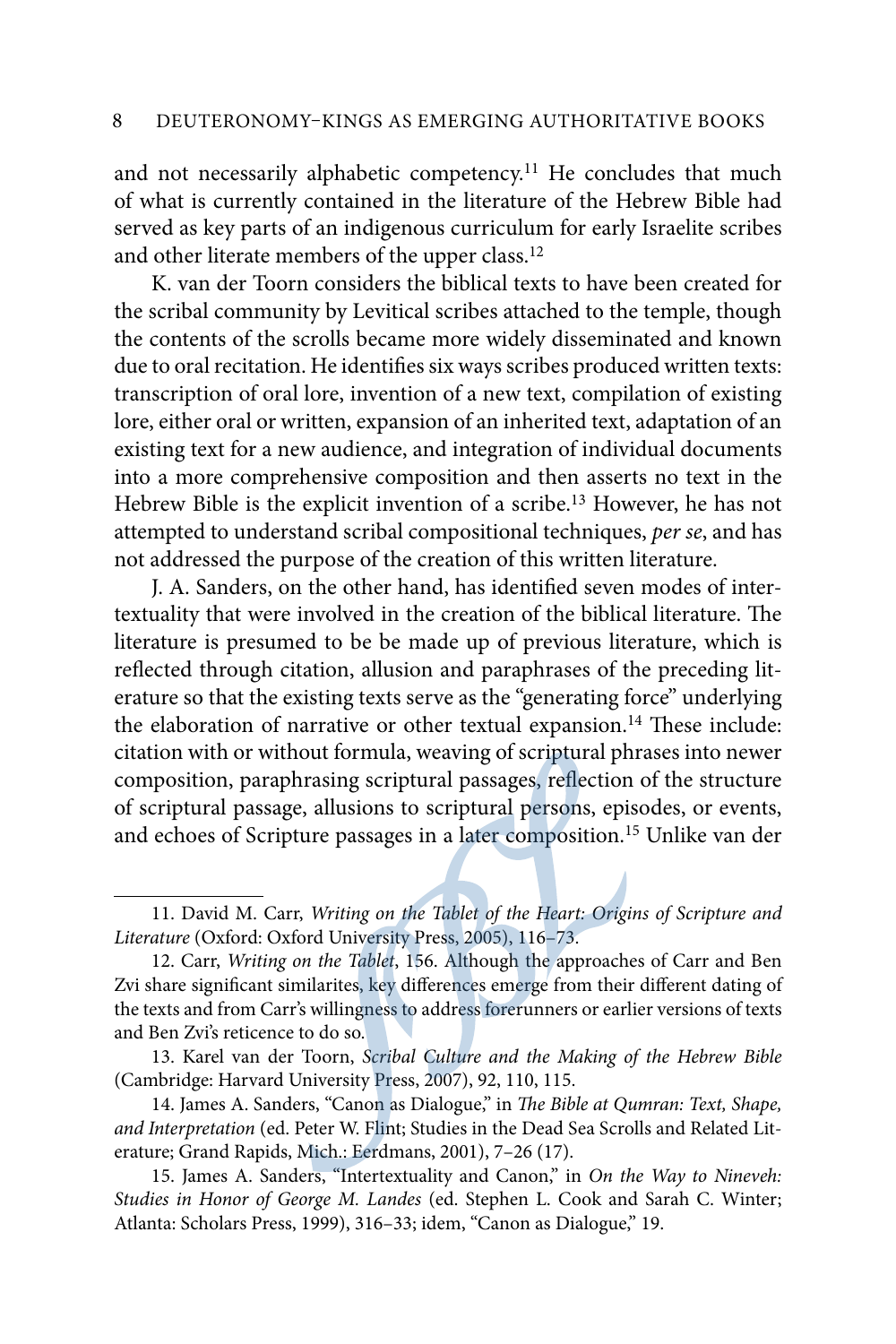Toorn, whose list seems to address what scribes typically did when working with texts, Sanders has addressed how they created literature.

 P. Davies notes that some texts, like Esther, Ruth and Jonah, appear to have been written for enjoyment by a wider public and not just scribes, but he also notes this might have arisen in the Hellenistic setting, where the spread of literacy led to the adaptation of scribal education and its "canon" to a wider nonprofessional education, which led to changes to the "canon." He cautions against assuming the Masoretic-rabbinic canon represented solely a school curriculum and notes that the canonizing process seems to have involved debate over the movement of history, internationalizing, and universalizing, with a deliberate move to include texts that prevented a consensus view.16 This brief survey demonstrates our lack of information about formal or informal education in Judah during the monarchy or in Yehud in the Persian period as well as the ultimate purpose behind creating a collection of written works of literature to be read and reread.

#### Authority, Identity, and Social Memory

A shared common past is a typical trait along with perceived kinship, a common language, a common religion, shared culture and customs, and sometimes regionalism, which help a group establish its identity and define who is an ethnic "insider" and who is an "outsider."17 Those in

<sup>16.</sup> Philip R. Davies, *Scribes and Schools: The Canonization of the Hebrew Scriptures* (Library of Ancient Israel; Louisville: Westminster John Knox, 1998), 85, 124.

<sup>17.</sup> So, for example, Clifford Geertz, *The Interpretation of Cultures: Selected Essays by Clifford Geertz* (New York: Basic Books, 1973); especially germane are "The Integrative Revolution," The Interpretation of Cultures," 255–310 (261–63) and "Politics Past, Politics Present: Some Notes on the Uses of Anthropology in Understanding the New States," 327–41 (331–35); Harry C. Triandis, "Theoretical and Methodological Approaches to the Study of Collectivism and Individualism," in *Individualism and Collectivism: Theory, Method, and Applications* (ed. Uichol Kim *et al.*; Cross-Cultural Research and Methodology Series 18; London: Sage, 1994), 41–51; Anthony D. Smith, "Culture, community, and territory: the politics of ethnicity and nationalism," *International Affairs* 72/3 (1996): 445–58; Steve Fenton, *Ethnicity* (2nd rev. and updated ed.; Key Concepts in the Social Sciences; Cambridge, UK: Polity, 2013), 63–64. For a discussion of characteristics of collectivism in social groups in contemporary Indian culture, see Jai B. P. Sinha, "Collectivism, Social Energy, and Development in India," in *From a Different Perspective: Studies of Behavior Across Cultures* (ed. Isabel Reyes Lagunes and Ype H. Poortinga; Lisse: Swets & Zeitlinger, 1985), 109–19. For the relationship between individual and gender identity and ethnic identity, see Peter Wein-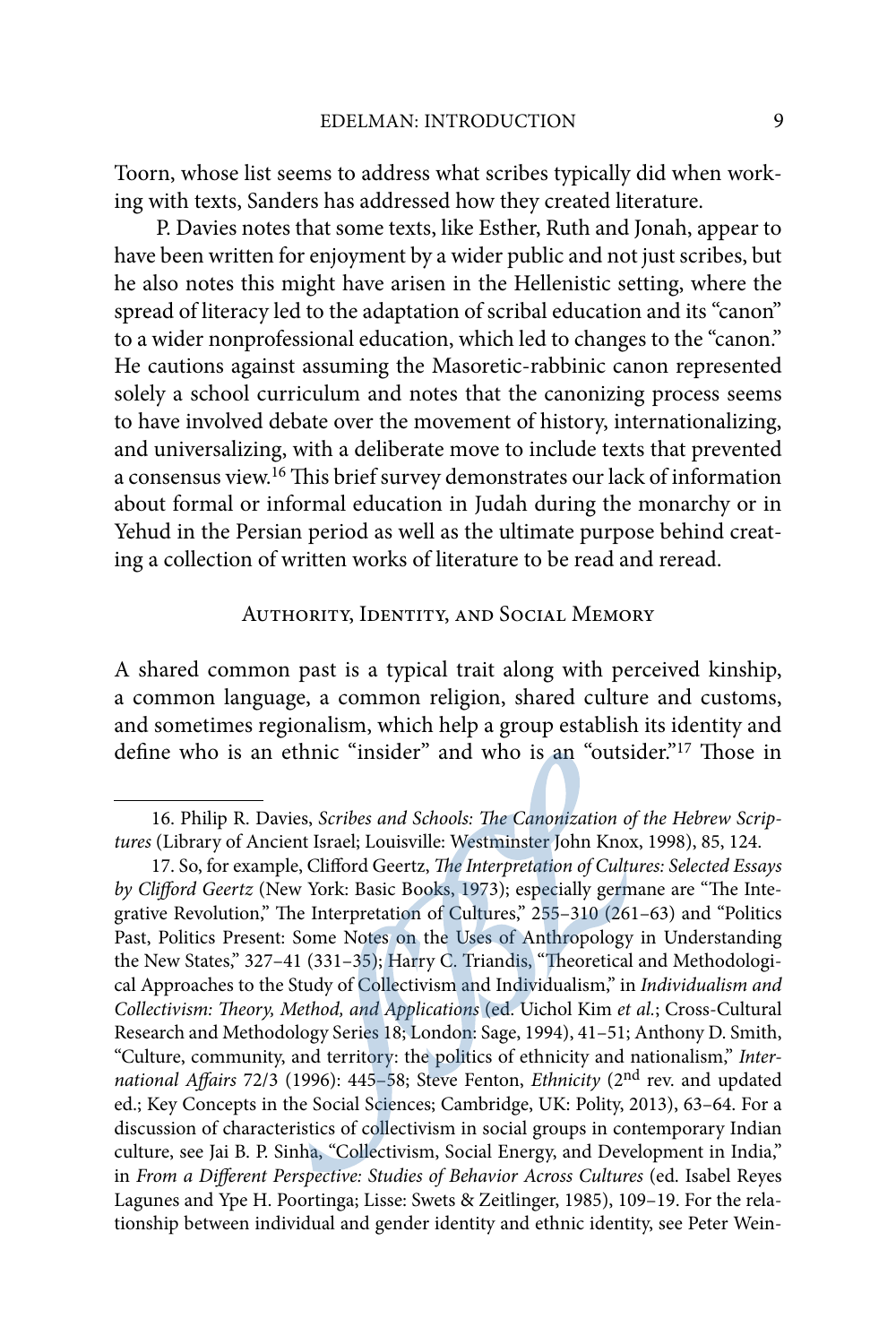power or with authority tend to control what is remembered and how, as well as what is forgotten in the collective memory of the larger group. They also are involved in the means used to make those memories familiar to, and inculcated in, members across society, which usually involves institutionalizing them to provide a material as well as intellectual existence in society.18

While subgroups exist that can have different understandings of communal memory that challenge hegemonic ones, they still are reacting to the established authoritative accounts that are accepted by either a majority of the wider group or those in power, who control what is considered to be "orthodox." Subgroups also often create and perpetuate a set of their own additional memories that they recall in particular gatherings and contexts, which are meaningful primarily for them. These, in turn, influence their understandings of the "orthodox" texts. An individual in a given society will assign meaning to the common social past, however it is expressed, on the basis of his or her cumulative experience and memories, individual and shared.19 But even though the human brain operates in this way, socialization and enculturation from the time of birth predispose individuals to assign similar values and meanings to "concepts" consisting of semantic and sensory patterns that derive from interaction with one's environment.20

reich, "The Operationalization of Ethnic Identity," in *Ethnic Psychology: Research and Practice with Immigrants, Refugees, Native Peoples, Ethnic Groups and Sojourners (ed.* John W. Berry and Robert C. Annis; Amsterdam: Swets & Zeitlinger, 1988), 149–68.

<sup>18.</sup> For the content of knowledge and mode of thought in traditional social settings, see Robin Horton, "African Traditional Thought and Western Science: Part 1: From Tradition to Science," *Africa* 37 (1967): 50–71; idem, "African Traditional Thought and Western Science: Part 2: The Closed and Open Predicaments," *Africa* 37 (1967): 155–87.

<sup>19.</sup> For essays from multidisciplinary perspectives on how an individual's selfconcept and constructed identity affect his or her behavior, see, e.g., Anita Jacobson-Widding (ed.), *Identity: Personal and Socio-Cultural* (Acta Universitatis Upsaliensis Uppsala Studies in Cultural Anthropology 5; Stockholm: Almqvist & Wicksell International, 1983).

<sup>20.</sup> For a study of how mother-child communication helps impart the prevailing socio-cultural system, see Soo Hang Choi, "Communicative Socialization Processes: Korea and Canada," in *Innovations in Cross-Cultural Psychology: Selected Papers from the Tenth International Conference of the International Association for Cross-Cultural Psychology* (ed. Saburo Iwawaki, Yoshihisa Kashima and Kwok Leung; Amsterdam: Swets & Zeitlinger, 1992), 103–22; more generally, see James Fentress and Chris Wick-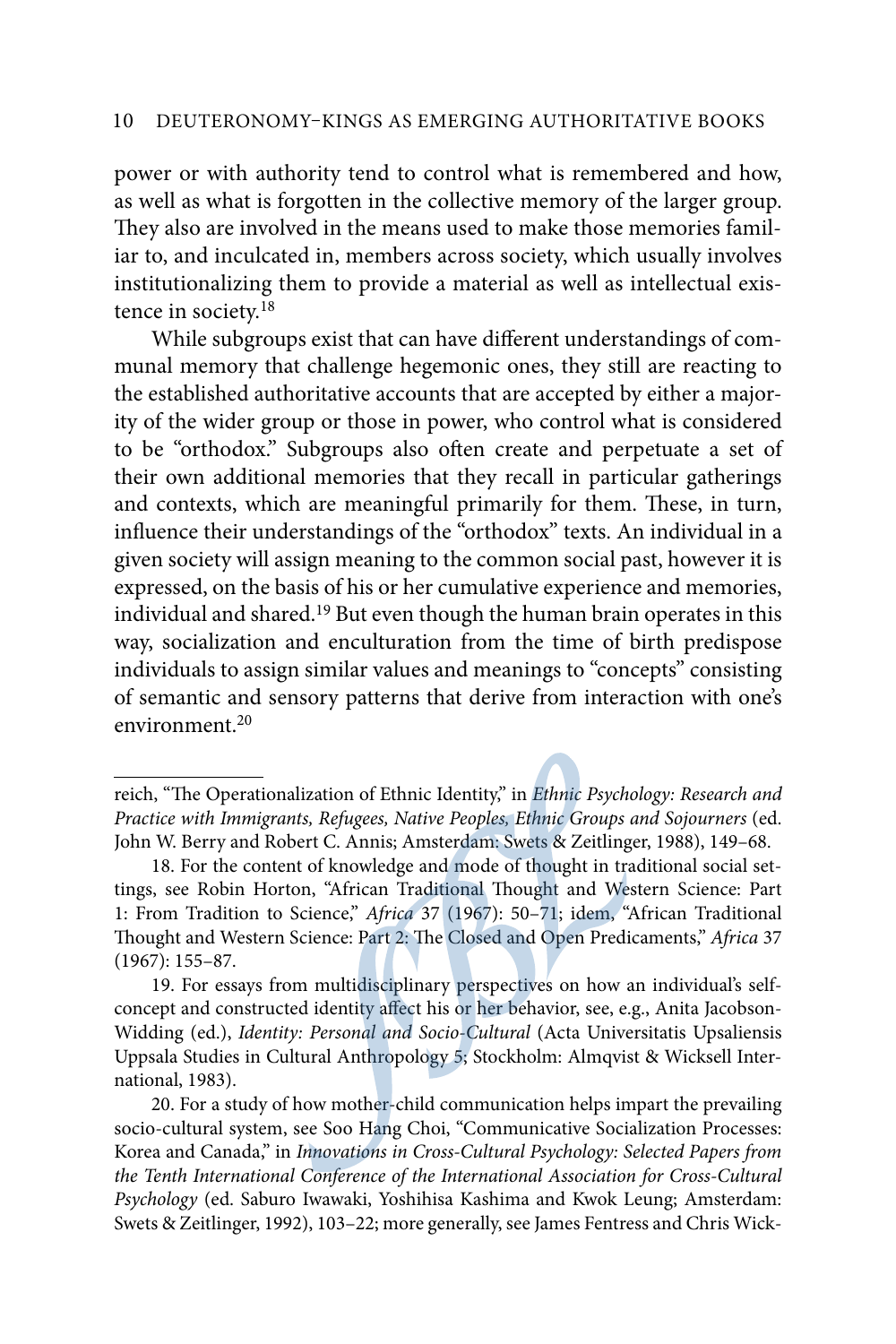One of the most common ways to remember is narrative emplotment, oral or written. It is generally recognized amongst those engaged in memory studies in various disciplines that facts and details relating to selected events and experiences are lost in the early stages of the formulation of social memory as stories are created so the group can easily recall the incidents. There is a filtering process at work in the transformation of experienced events into images and "concepts" that will be easy to grasp, which will evoke a shared value-system and meaning amongst the group, and which will be capable of transmission. $21$  By definition then, social memory is a deliberately simplified version of the past that has eliminated specific, nontypical details for the sake of easy recall, using standard elements and plot-lines that will evoke shared meanings that have been inculcated through socialization and informal or formal education.

The move to create a canon of authoritative texts within a society involves the selection and organization of certain texts from a larger group and putting in place a means to ensure their transmission.<sup>22</sup> Canons serve multiple functions in a society. They create collective identities, legitimate political power, and uphold or undermine value systems.<sup>23</sup> As the collective self-identity or value systems of the group change over time, the corpus of texts can be modified or adapted to reflect the new situation. The Hebrew Bible represents such a canon for emergent Jewish communities that self-identified as "children of Israel" and eventually, for Jewish-Christian and Christian communities as well, with modifications via truncation and expansion over time.

ham, *Social Memory* (New Perspectives on the Past; Oxford: Blackwell, 1992), 47; Pascal Boyer, *Religion Explained*: *The Human Instincts that Fashion Gods, Spirits, and Ancestors* (London: Vintage Books, 2002), 21, 47–51; Astrid Erll, *Memory in Culture*  (trans. S. B. Young; Palgrave Macmillan Memory Studies; New York: Palgrave Macmillan, 2011), 82–89.

<sup>21.</sup> See, for example, Paul Connerton, *How Societies Remember* (Themes in the Social Sciences; Cambridge: Cambridge University Press, 1989), 76; Fentress and Wickham, *Social Memory*, 47–48, 71–74. It has also been noted that the inclusion of an element that does not fit with an expected plot-line or which is counter-intuitive makes it more memorable.

<sup>22.</sup> For the role of literature more generally in individual and social memory, see Erll, *Memory in Culture*, 75–82, 89 –91, 160–71.

<sup>23.</sup> For these functions, see, for example, Jan Assmann, *Religion and Culture Memory: Ten Studies* (trans. R. Livingstone; Cultural Memory in the Present; Stanford, Calif.: Stanford University Press, 2006).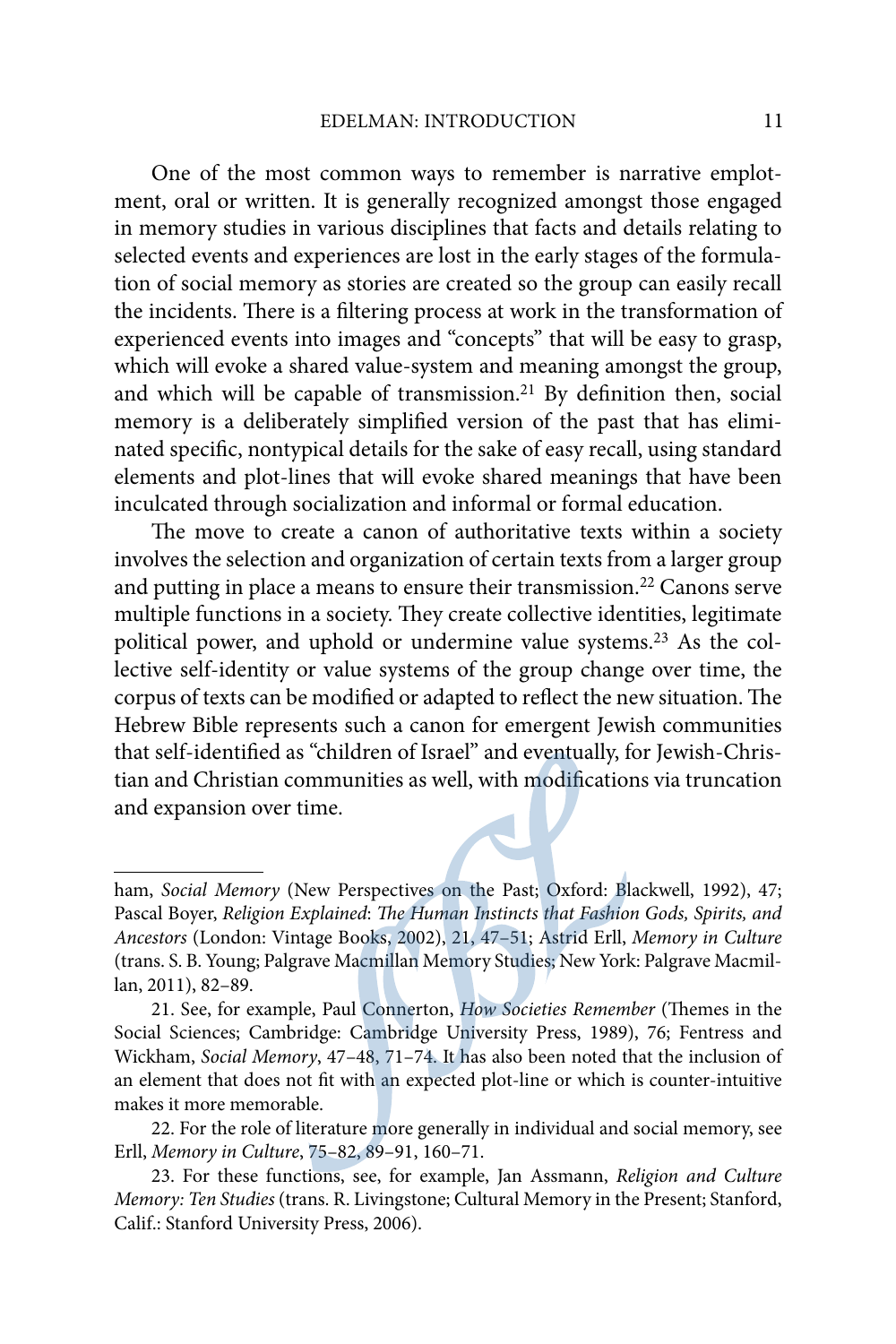#### Chapter Summaries and Conversation Openers

#### DEUTERONOMY

P. Davies begins his investigation of Deuteronomy by examining questions of authorship before moving on to questions about its growing authority. He notes its author blends the two genres of vassal treaty and law code and has the suzerain, unusually in this case, the deity YHWH, use an intermediary patron, secondarily identified as Moses, to address the vassal Israel directly, rather than its king, as would have been standard. In contrast to the call for the centralization of the temple cult in the book, the administration of Torah is not centralized or located in that temple cult; it is separate. He posits the need to give careful consideration to the book's creation in Samaria rather than in Yehud in the early Persian period.

He then argues that Deuteronomy did not have intrinsic authority when it was composed but gained it subsequently, through giving it secondary endorsement via the two institutions that are central to the book of Kings: kingship (King Josiah) and prophecy (Huldah). Deuteronomy envisages a society in which the token king rules by the law book (Deut 17:14–20) and in which prophets can only give messages that are consistent with the commandments in the law book (Deut 13). It also envisages Levites working in towns and villages throughout Samaria and Yehud to implement the law book, in accordance with requirements of the Persian Empire. Yet, Davies also argues the book of Deuteronomy was never *taught* outside the scribal schools in Jerusalem and Samaria or Gerizim; the text remained for the most part the domain of the clerics and educated laity. He thinks we can infer from the move to give it added authority by introducing it into the book of Kings that its contents did not carry sufficient authority or that they were challenged by another group, such as those responsible for Chronicles.

Deuteronomy is seen to be a utopian book in its vision of an Israel bound by a religious treaty to create a specific, "ideal" society. It represents a program for the new religion of YHWH and its new "Israel" to become not just a cult but a *culture*, in which Torah replaces monarchy and prophecy and indeed almost everything else, and its ministers are Levites—priests, but mostly without a sanctuary. It advocates a new pattern of religion in which the people become responsible for their own behavior and fate by choosing or not choosing to observe the community and domestic laws commanded by YHWH, which serve as the condi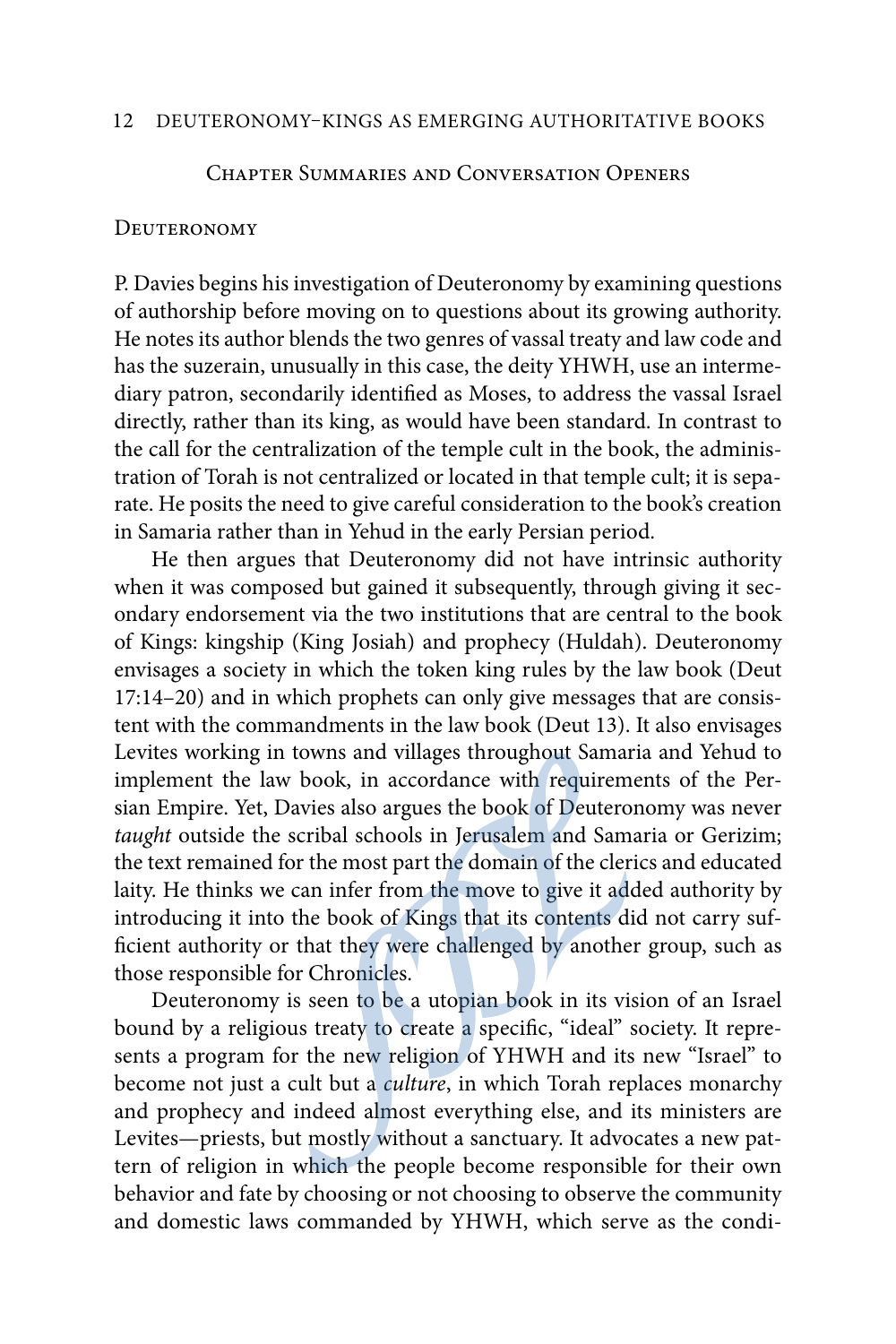tional basis of his election of Israel. Its authority resides in its ethic, the set of principles it contains, by which its reenvisioned, new "Israel" was to define itself.

The pilgrimage festivals, especially Passover, become the most important element of the envisioned ongoing, centralized temple cult; its daily priestly rituals are of little or no import. Deuteronomy has Moses deliver the "book of the law" as part of a larger speech that recalls the exodus. It thus identifies the exodus story as the founding event and the law book as the founding constitution of the new nation and in the process, assigns itself the status of a foundational *text*.

In the second article on Deuteronomy, C. Levin accepts that the earliest nucleus of Deuteronomy is a reworking of the Covenant Code to emphasize centralization of the national cult; it contains social-ethical intentions in its paraenetic sections, like the Covenant Code. This nucleus dates from the time of Josiah at the end of the seventh century B.C.E. and, by implication, was to give divine weight to the desired centralization program by associating its promotion by YHWH himself as a part of the stipulations to be obeyed by Israel when the covenant was made at Mt Sinai. It is presented as something that is to apply once the people enter the Promised Land, revealed to the people by Moses only on the eve of the conquest, when the need for cult centralization would become directly relevant. Subsequently, at the beginning of the sixth century when the country was under impending Neo-Babylonian conquest, the code was set into its historical framework. He then argues that, at the end of the sixth century b.c.e, after Yehud had become a Persian province and hope for the rebirth of the Davidic monarchy had died, the cultic community of Jerusalem considered itself to be YHWH's direct vassal in place of the former Davidic line and the law code of Deuteronomy was revised to take on the form of a treaty between YHWH Elohim and Israel directly, and thus, to serve as a code of behavior toward YHWH Elohim himself.

The main thrust of the paper focuses on further adaptations to the book undertaken in the Persian and Hellenistic periods that center on two themes: the ethics of brotherhood and the care of the poor. Careful, analytical readings of Deut 15:1–6, 7–11, 12–18; 19:16–21; 22:1–4; 23:20–2; 24:7, 10–13, 14–15; 25:1–3 in various versions are undertaken to tease out editorial layers. Levin argues that passages that develop the theme of the ethics of brotherhood assume the presence of the covenant theology revisions and so reflect a chronologically subsequent development. They were not part of the original law code, as commonly assumed. Rather, they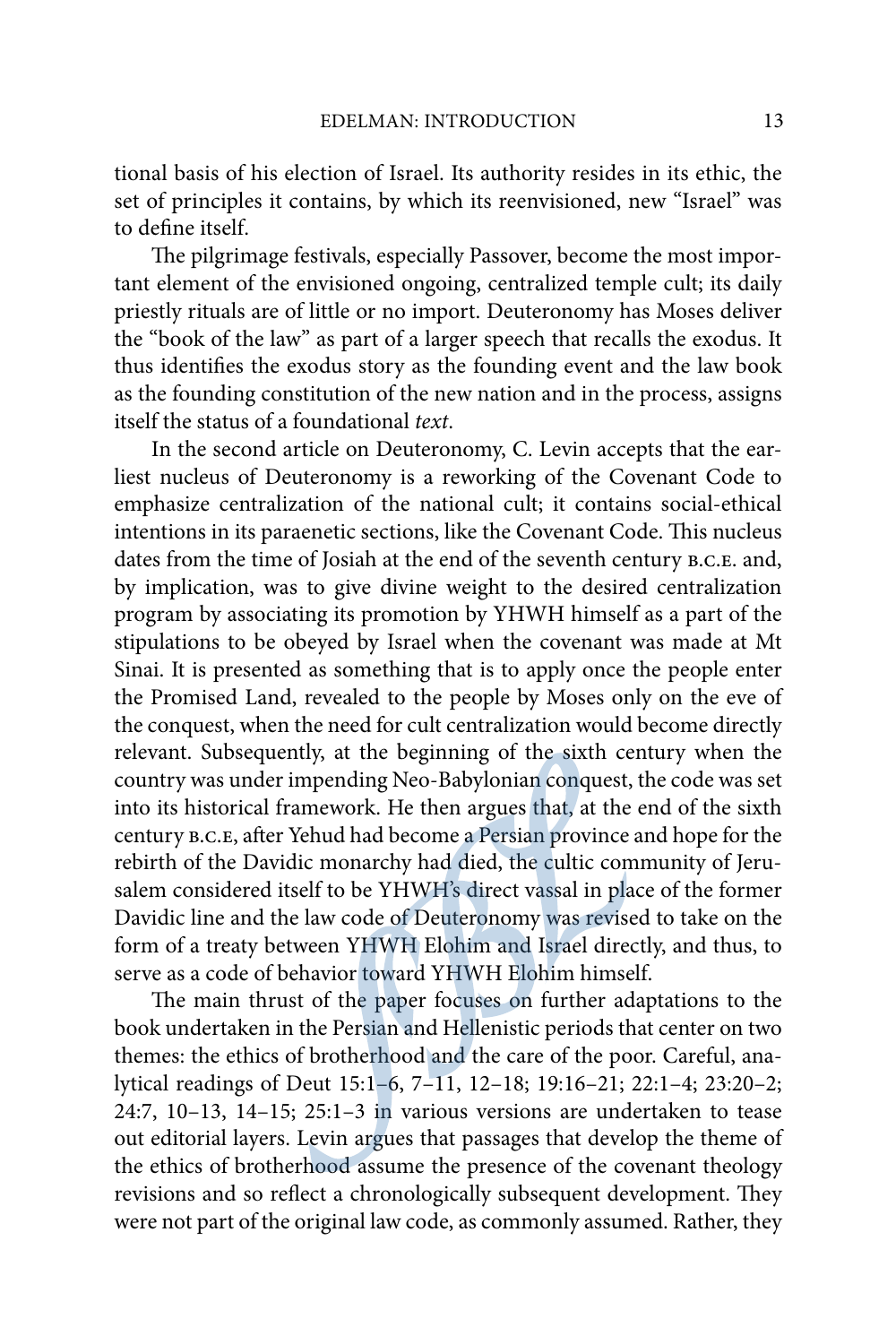reflect the morality of the Jewish temple community, which constituted an ethno-religious minority within the larger population of Yehud in the Persian period. The theme of the care of the poor reflects links with the "devout poor" in the Psalms and similar supplements also made to the prophetic books that identify "the poor" as a religiously devout group with a special closeness to God who will survive the eschatological judgment. It reflects concerns that developed in the Hellenistic period.

There is little direct conversation between the two papers, yet together, they raise a number of important issues for futher reflection. One posits the monarchic era as the time of composition and the other the Persian period; each provides a rationale for the proposed socio-historical context. How does a decision about origin impact on the book's authority? How does purpose relate to authority? While one sees authority from the beginning, inherent in the book's composition, the other posits authority being a secondary development, which accounts for the story of the finding of the law scroll during temple renovations in the reign of King Josiah. What clues can be used to deduce or understand a text's primary or secondary authority? When can we identify the existence of something we would call a book of Deuteronomy; would it only be once the law code was set in its narrative framework? How did authority work in emerging Jewish communities such that it was possible to alter the text of an authoritiave book over centuries, on the one hand, and yet create a different book from Exodus, rather than simply updating that book? Why did this book form a core for both the Samarian and Judean communities?

#### **JOSHUA**

E. A. Knauf tackles the twofold question of authority relating to the book of Joshua: why the Joshua character grew in authority, and why his story was formulated as a book, which became authoritative. He answers the first by noting that the narrative beginning either in Genesis or Exodus needs an ending other than what is in Deut 34, where the Israelites are still in the desert, outside time and space. The account of how they came into their land and possessed it under Moses' appointed prophetic successor, Joshua (Deut 31–34 if not Exod 15–Deut 34), is required. Its specific format as a book derives from the growth of the corpora of texts that eventually became the two collections that comprise Torah and Prophets. As the first book of the latter corpus, it exemplifies the role of the prophets who will succeed Moses but never be his equal: God talks to them and they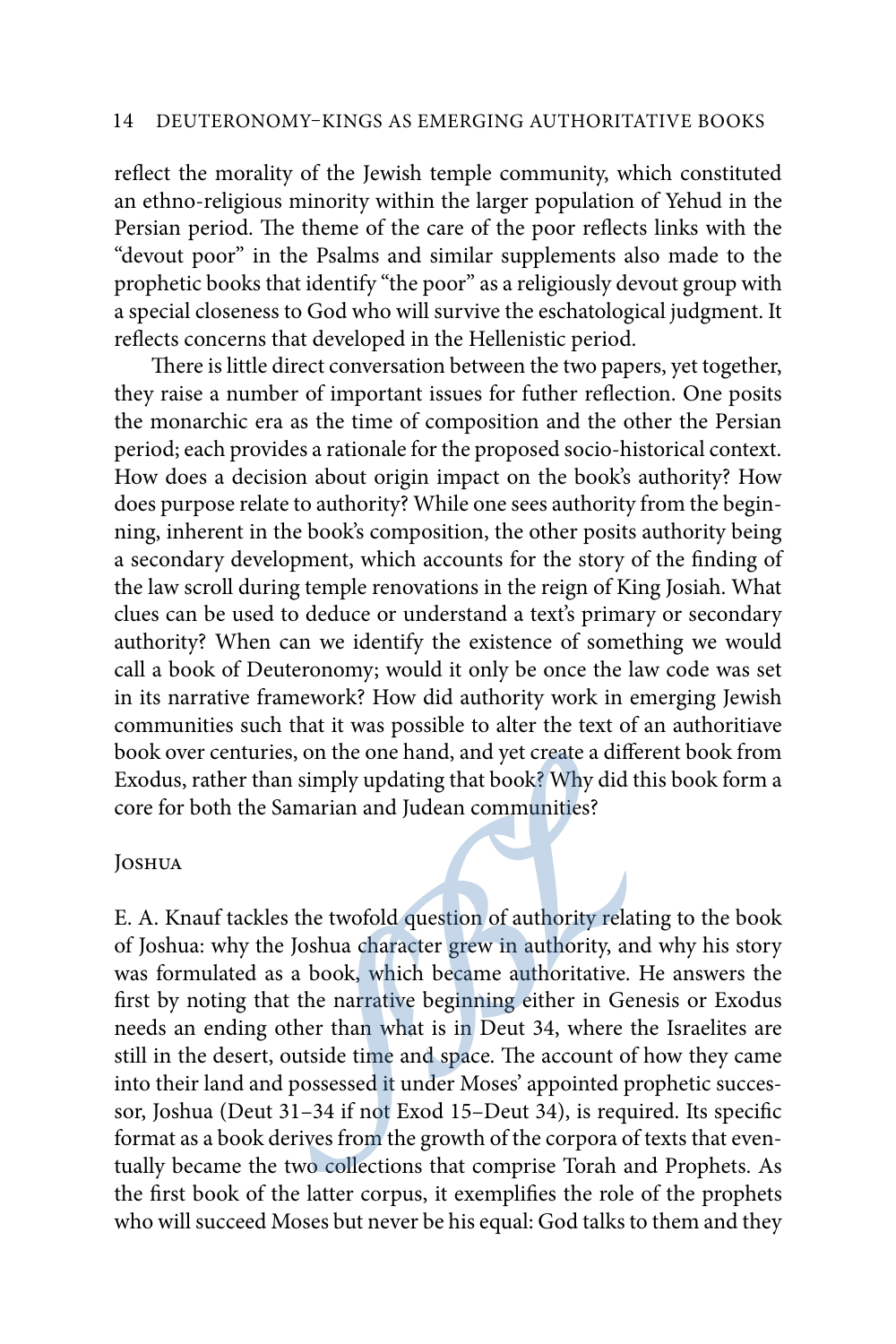may perform miracles but primarily, they are to learn, teach, and apply Torah and write down their divine encounters. The core of the book is the distribution of the land for Israelite tenure. This theology was particularly germane to two developments in the Persian period: 1) the imperial bureaucracy was interested in confiscating communal land to create military fiefs; and 2) once money was introduced, land could be used to secure agricultural credit. The book offers its intended Persian audience a utopian political vision of every person under his or her vine and fig tree, forever. Jerusalem is conspicuously absent but is implied: a new Jerusalem, regulated by Torah and associated with the Second Temple.

In the second article on Joshua, S. Frolov argues that, like the book of Judges, Joshua is not likely to have been read independently. It cannot be known if it were created as a separate unit prior to the formation of the canonical Enneateuch, but the internal use of the opening formula, "And it happened after the death of PN" in Josh 1:1; Judg 1:1; 2 Sam 1:1 and 2 Kgs 1:1suggests it was part of an integral composition. It also fits the roughly symmetrical distribution of the most prominent genres (narratives, genealogies, commandments and admonitions) in the Enneateuch. As a result, he thinks we can only ask how Joshua affected the reception of the larger corpus of Genesis–2 Kings, of which it was an integral part. He notes it functions in the larger whole by highlighting the rewards that come from observing Torah, especially keeping the First Commandment, in contrast to the transgression of Torah and the associated punishment and decline in Judges-Kings. As such, it serves to represent blessing, as opposed to curse, matching blessing in Lev 26:3–39 and curse in Deut 28:1–68 and helping to shape the Enneateuch as a suzerain treaty, with the preamble in Gen 1–Exod 19; the stipulations in Exod 20–Deut 34, and the blessings and curses in Joshua-Kings.

For Frolov, the reassurance that YHWH will reward those who observe Torah with uncontested control over land of their own and "rest round about" was particularly important for a group whose collective memory included forced relocation. Yet, he also notes how the political situation in the Persian period did not correspond to what is depicted in either Joshua or in Kings, which could generate doubts about the portrayed causal link between land and Torah observance as well as doubts that the entrenched imperial system could ever change. At the same time, by the later Persian period, Joshua's depiction of a nondynastic, non-Davidic leader working in tandem with the high priest could provide a working model for Israel beyond monarchy, even if it originally were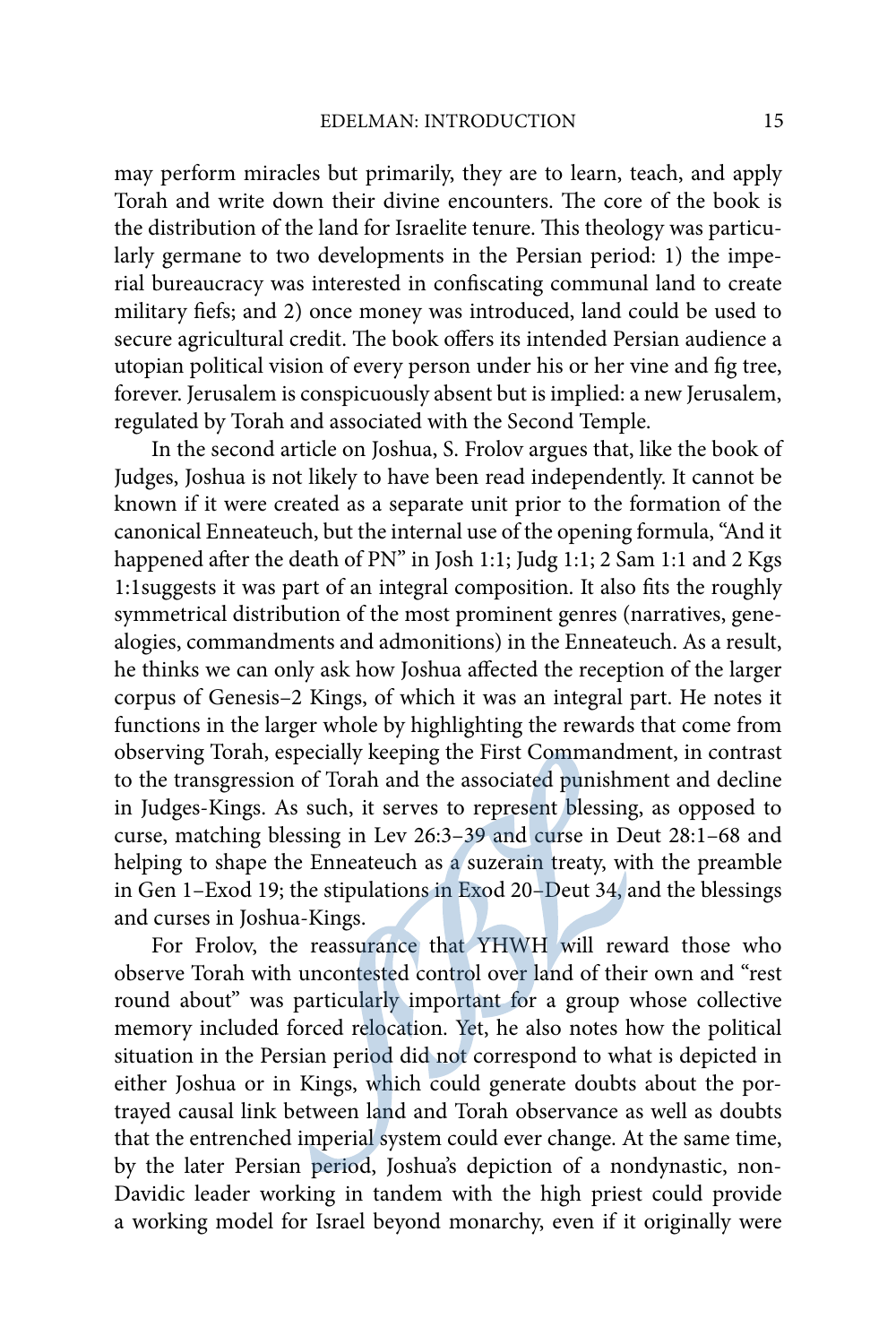meant to be an inadequate, temporary solution. In the Hellenistic period, however, the "transformative" plot-line of the book, where the Canaanite landscape becomes reapportioned to Torah-observant Israelites, but not under Davidic leadership, was closer to experienced reality. As a result, an original Enneateuch, which had been truncated in the Persian period to create a Pentateuch without a problematic link between land and Torah observance, could be restored, but now as two collections instead of one: the Torah and the Former Prophets.

Both of these essays grapple with the role of the book of Joshua within a story-line that extends from Genesis through 2 Kings. Both authors agree that a main focus in the book is ownership of the Promised Land, which fulfils the Abrahamic promise. Both also tend to argue that Joshua would not have existed as an independent composition set side by side with other existing compositions so that over time, a periodized "timeline" would have developed via juxtaposition; rather, it would have been composed as part of a multivolume project. Yet, as the first book of the eventual prophetic collection in Jewish tradition, it seems odd that Joshua is never called a prophet. His leadership role in Israel after Moses is dependent upon accounts in earlier Pentateuchal books that depict or describe him directly as Moses' "assistant" (*mešeret*) (Exod 17, 24, 33; Num 11, 13, 14; Deut 1:38; 3:21, 28; 31:3, 7; 34:9) and which depict YHWH selecting him to be the new leader (Num 14; 27:18–22) and directly commissioning him (Deut 31:14, 23). The audience is left to infer that Joshua is the "prophet like Moses."

How can we sort out the dual depiction of Joshua as military leader and yet as an obedient Torah-follower and Torah-interpreter, who also follows direct commands from YHWH? Were both an integral part of the original plot and if so, why? Is the opening line of the book original or part of the redactional process that has created the Hexateuch or Enneateuch? Is the unstated prophetic function actually intended at the compositional or redactional level? As noted by Knauf, Jerusalem is not mentioned directly either but certainly is implied.

While both scholars seem to favor a date of composition in the Persian period, neither addresses directly the relationship between purpose and authority. Both, however, seem to assume that the meta-story line was meant to carry social authority as a definitive version of a shared past, lending the book of Joshua authority because of the role it plays in developing a definitive version of the past. Does it also serve to endorse a form of political leadership that is relevant for its originating community as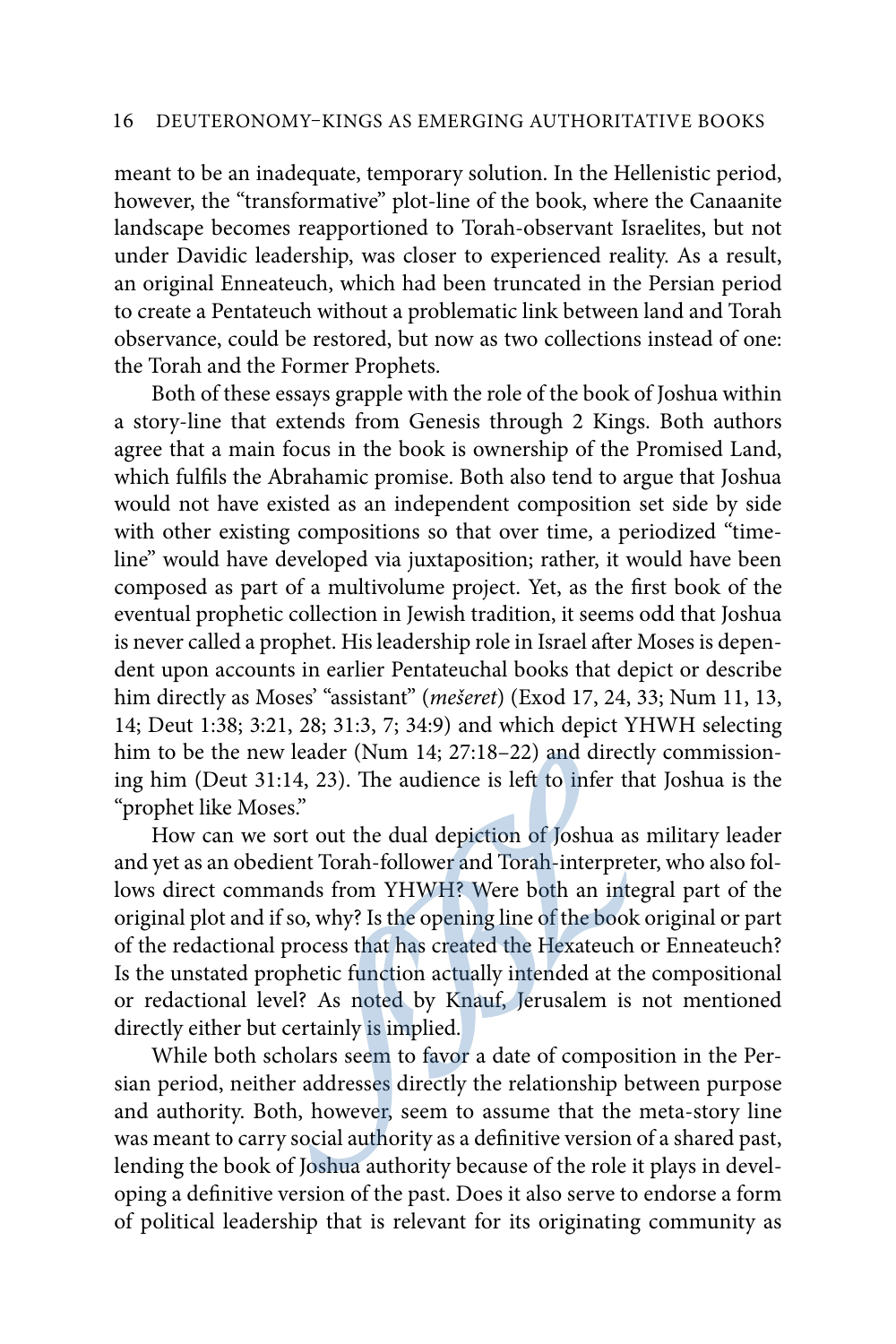well as for subsequent communites? Does it both uphold a Torah-based value system and undermine another competing system at the time of writing?

#### **JUDGES**

Y. Amit argues that a book of Judges was the earliest composition that is now part of the collected books that can be classified as ancient "historywriting." It was composed in Judah near the end of the eighth century b.c.e. to understand and justify the conquest of Israel by the Assyrians in 722 b.c.e. and its conversion to a province. It was meant to explore how Judah could avoid a similar fate in the future. It also explored whether foreign imperial kings derived their power from YHWH or not, and whether history has meaning or is arbitrary. This preliminary composition, which was authoritative by virtue of having gained a certain status from being read and reread, was subsequently taken up by Deuteronomistic editors and made into a description of the period from the death of Joshua to the birth of Samuel, with chapters 19–21 being a subsequent addition to address concerns of a later audience.

 Evidence of the book's ongoing authority in the Persian and Hellenistic periods is then provided; not only did it enjoy status as part of the so-called Deuteronomistic History, but it dealt with a number of issues the Judean intellectuals of the time deemed central: divine mercy, the status of "the north" vis à vis Yehud; the paradigmatic character of history; divine kingship; Saulide-Davidic rivalry, and the legitimacy of foreign women. It allowed the past to serve as a source of inspiration and brain-storming about central issues of concern in later generations.

In the second article on Judges, S. Gillmayr-Bucher, on the other hand, argues two central themes in Judges ensured its ongoing relevance in the Persian period, leading to its growing authoritative status: the search for Israel's identity and the question of leadership. While the specific tribes vary within the book, there is, nevertheless, an emphasis throughout on Israel as a distinct ethnic unit to be distinguished from other groups living in the area and defined particularly by its religion. The borders are established, so the issue is not primarily conquest, which is mentioned in chapters 1 and 18–19, but rather, maintaining supremacy over the land in the face of threats from outside nations. Israel's self-identity is reflected in two key elements: a shared origin story—the exodus from Egypt—and solidarity, which is vital to its survival. The same ideas appear in the book of Joshua.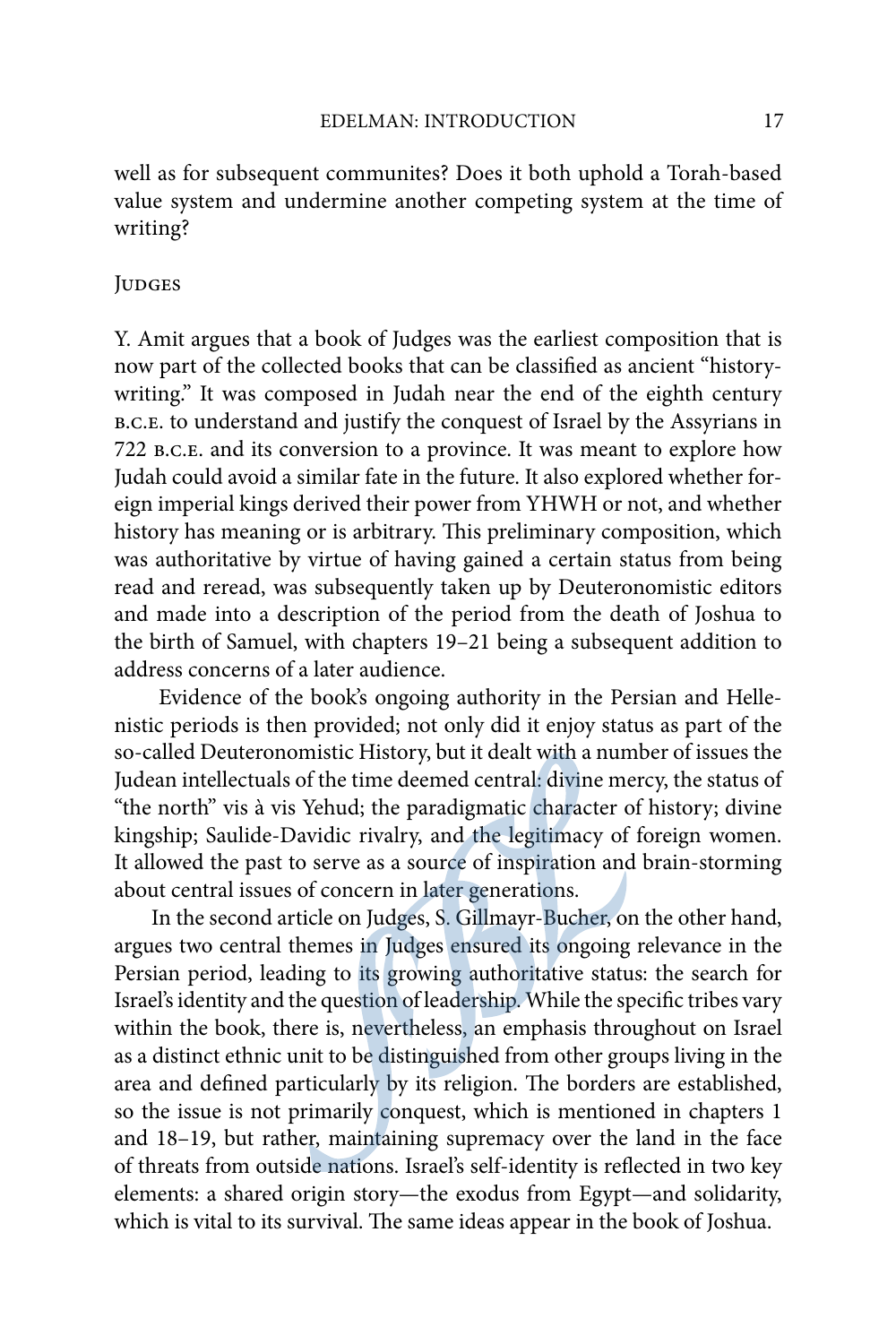Leadership is also a central focus in the book. By depicting the achievement of individual leaders over a span of time, the book shows they accomplish nothing; the behavior of the people remains wayward and unacceptable to YHWH. Judges 2:11–19 reduces the heroic judges to instruments of God, who fail, ultimately, to guide Israel, raising the question, can anyone do so? It is unclear if the references to the lack of a king in chapters 17–21 are an appeal to an ideal king as a solution to leadership or not, but there is a strong implication that the temporal leader must teach the people Torah so they have a guideline for how to live their lives as a united community of tribes on its land, even if not necessarily as an independent political entity.

Judges offered readers and rereaders in the Persian era a critique of the forms of heroic and royal leadership depicted in the books of Joshua and Kings; neither worked, ultimately. It also offered an alternate vision to that set forth in Ezra-Nehemiah that focuses on Judah/Yehud only; in Judges, Judah is not a leader and is not on its own; it is one of the constituent tribes that comprise Israel. The debate over the relationship and common identity of those living in the adjoining provinces of Samaria and Yehud finds support for wider unity, in spite of its problematic nature, not for isolationalism.

Both contributors understand Judges to have as a central focus the issue of leadership; however, is that only leadership by foreign imperial kings, native leaders, or both? How does the other focus on Israelite identity play out and interact with the emphasis on leadership? Does the book ultimately advocate a form of theocracy based on Torah-teaching and group solidarity expressed through torah-observance, without a temporal leader? Or, does it accept that there inevitably will be a temporal leader, native or foreign, who most likely will exhibit many failings and rule inadequately, but that his policies and shortcomings are ultimately irrelevant since the people of Israel have Torah and can survive and even thrive if they, as a group, follow it? Who does this book understand should be the teacher(s) of Torah? Is it civil or religious authorities? Can Israel rely on divine mercy and leniency if the people disobey Torah or is exile from the homeland a possible catastrophe that can be repeated?

How can we firmly identify earlier versions of a current biblical book and locate their period and place of composition? Is the "all-Israel" perspective part of the original shaping of the book or the product of later editing, when Judges found its location amongst other books that resulted in its current place in the periodization of the past that envisioned a twelve-tribe premonarchic Israel? Does the failure of judges who have tribal affiliations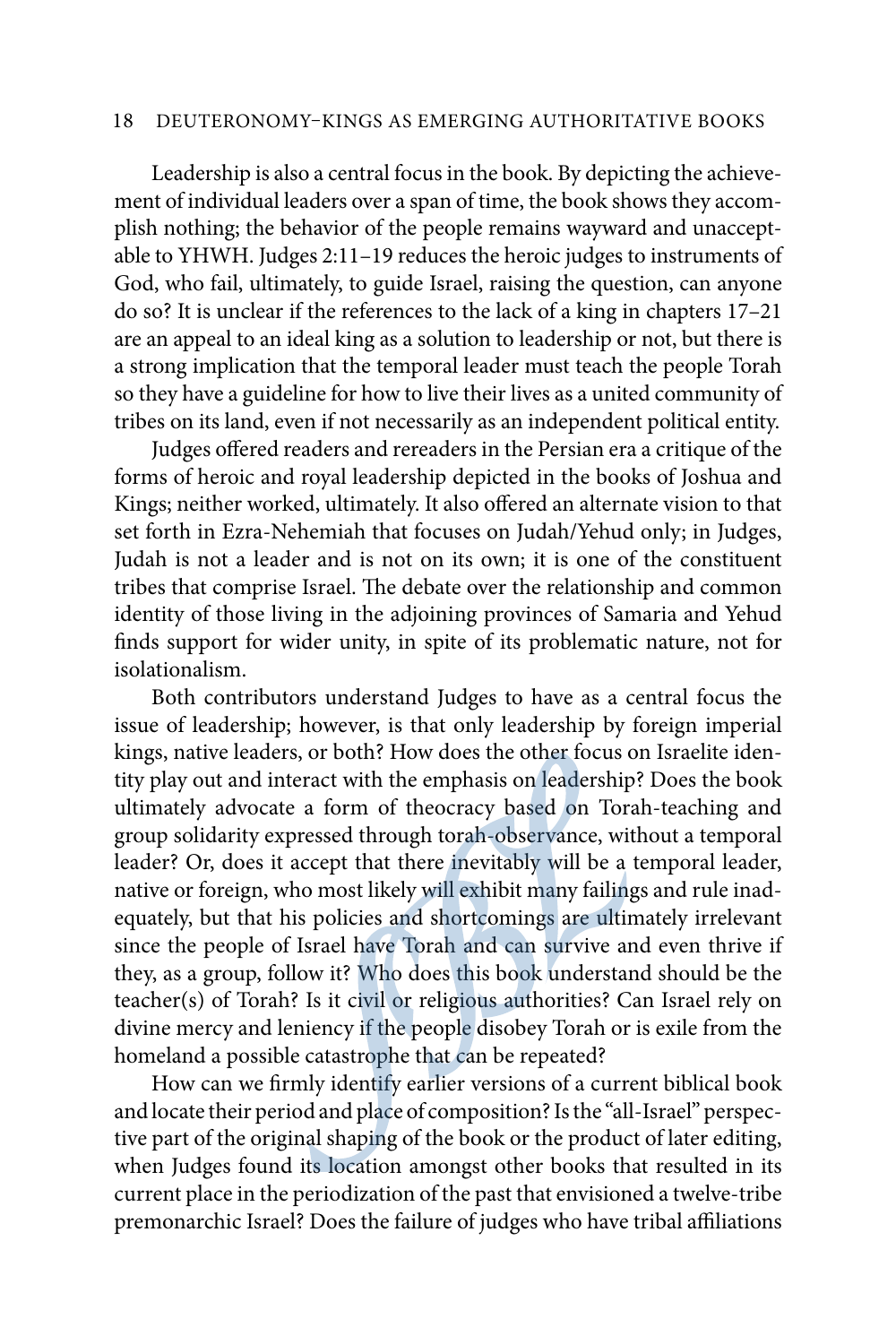other than with Judah and Benjamin intentionally denigrate Samaria in favor of Yehud? When the past serves as a source of inspiration and brainstorming, should we assume that the past as depicted is historically accurate or might it equally be idealized or fashioned to examine painful or potentially dangerous present situations safely by setting them in a different time period and exploring likely consequences of certain courses of present action? What concerns are addressed by chapters 19–21?

#### SAMUEL

T. Bolin focuses his essay on those who read 1–2 Samuel in the Persian and Hellenistic periods and what they saw as authoritative in this narrative. He concentrates on the educational system in Jerusalem in Yehud in order better to understand the context in which collecting, copying, and the incorporation of texts, including Samuel, took place. Arguing for the likely clearing away of Persian-era remains in Jerusalem for building projects undertaken in the Hellenistic and Roman periods, he suggests that the population in the city and its environs in the Persian period would have been sufficiently large to have supported an educational system. Noting the presence of Greek imports and, therefore, Greek influence in the southern Levant already in the Persian period, he suggests the Judean educational system was likely to have been modeled already under the Persians on the goals current in Greece and western Asia Minor rather than on those of the older ancient Near Eastern and Egyptian systems, but definitely was set up in this way by the Hellenistic period. While both involved the mastery of a canon of set texts, the latter aimed at acquiring knowledge that was to be used in the ongoing service of kings and gods, while the former aimed at instilling the inherited cultural norms in the next generation of elite priestly and nonpriestly boys.

The only clues we have about how 1–2 Samuel were understood in these two periods are in the partially paralleled sections in 1–2 Chronicles, in the fourteen psalms with superscriptions related to the life of David, twelve of which allude to stories in Samuel, and apparent allusions to events in Samuel found in Qohelet, whose speaker has assumed the persona of Solomon. It is suggested that the fourteen psalms with superscriptions associated with the life of David represent recorded exemplars of the best oral recitations of advanced students who were set the task of generating a response to a morally or theologically problematic episode in the learned canon as the culmination of their years of training.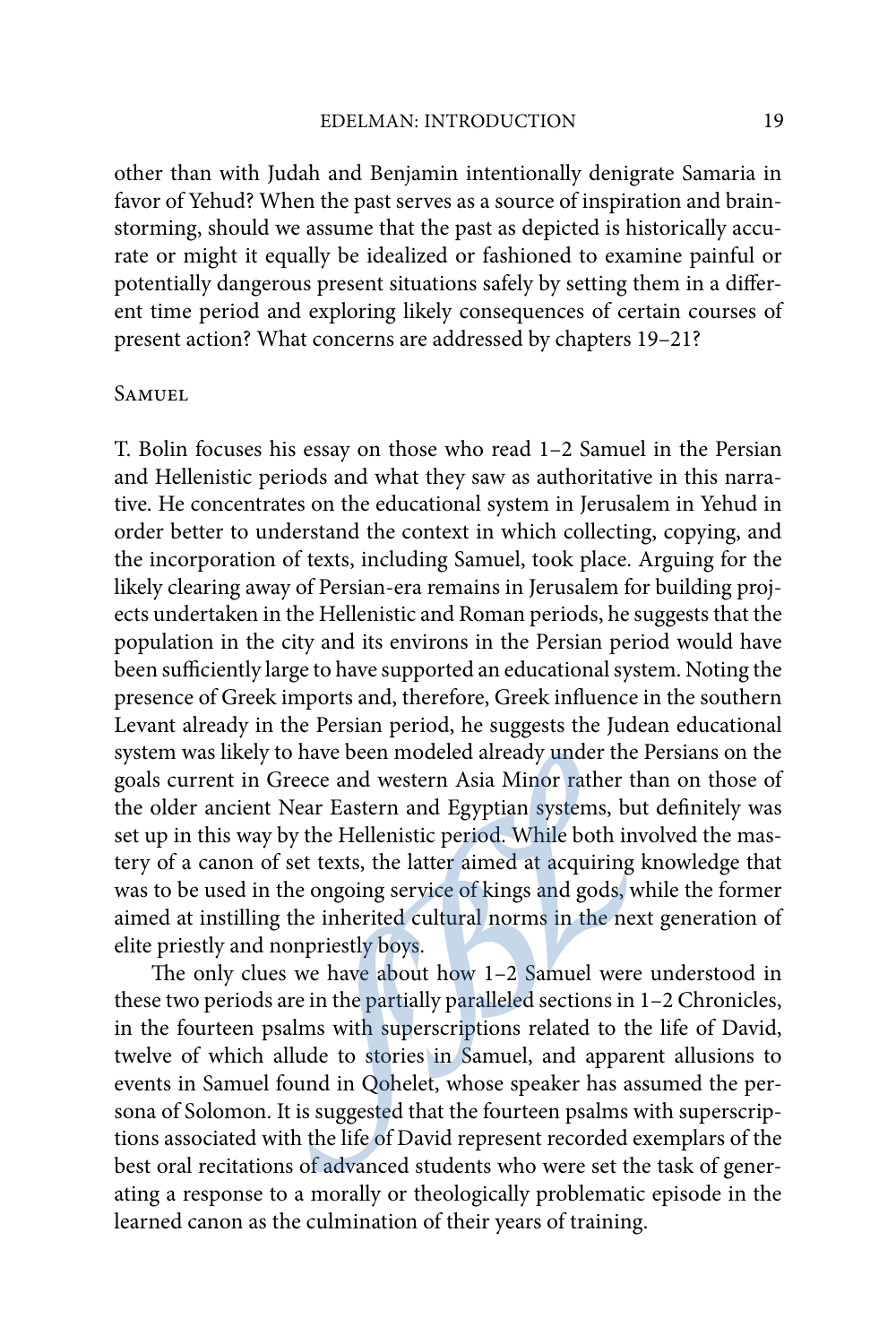In the second article on the books of Samuel, K.-P. Adam suggests the way to determine how the books were authoritative in the Persian period is to focus on the themes, Deuteronomistic language, and traditions that grew or were revised in this era. Different versions of the text help establish these later developments. Typical modes of reception also determine their authority. He then examines the contribution the books make to legal debates in the Persian period in a number of narratives that comment in detail on decision-making and legal authority, procedure, and content. These include rights of the king (2 Sam 8:10–22; 2 Sam 7\*) and violence between individuals, including homicide and revenge (1 Sam 18–27\*; 2 Sam 1–4; 11–14). He examines two legal parables in more depth, 2 Sam 12 and 2 Sam 14:2–22, the latter of which he suggests was created in Yehud in the Persian period. 2 Sam 12:1–4 is considered a secondary unit, invented to reveal the legal liability David bears for Uriah's death, while 2 Sam 12:15–24b is seen to be a later insertion rebutting claims that Solomon had dishonorable origins. It is based on the principle of individual retributive justice typical of the Chronicler but not the Dtr.

A number of other likely Persian-era expansions are identified in the footnotes. These include 1 Sam 8\*, 12\*; 1 Sam 14:23–46; 1 Sam 17:1–18:5 MT; the feud-like quarrel between the protagonists Saul and David in 1 Sam 18–27\*; the theme of the fundamental solidarity of the living with the dead (1 Sam 17:44, 46; 2 Sam 21:1–14); the fascination with heroic scenes of single combat (1 Sam 17; 2 Sam 23:9–12, 20–23); the Greek tradition of lists of heroes (2 Sam 23:24–39), the superiority of prophet over king (e.g.1 Sam 19:18–24) and the tragic character of Saul (1 Sam 10:8; 13:7–13a; 10:17–27; 14:24–46; 26\*; 28\* and 1 Sam 31\*). The reasons for their appeal to a Persian-era audience are not explored, however, since the focus of the chapter is on legal narratives in the book, especially 2 Sam 14.

The incident involving the wise woman of Tekoa in 2 Sam 14:2–22 is identified as an inserted, stylized case narrative or "judicial parable" on various grounds: 1) the change in David's attitude between 13:39 and 14:1, which likely prompted the episode's insertion; 2) the use of generic designations for the protagonists that typify inserted case narrative; 3) the failure of the wise woman episode otherwise to be referenced; 4) the story's consideration of legal aspects of Absalom's return, whose short plot is an excursus on a closely related theme of relevance for key characters in the books of Samuel; and 5) the use of nuanced categories of guilt. The narrative modifies the existing laws on homicide, asylum, and revenge in the Pentateuch while juxtaposing two contrasting images of David in connec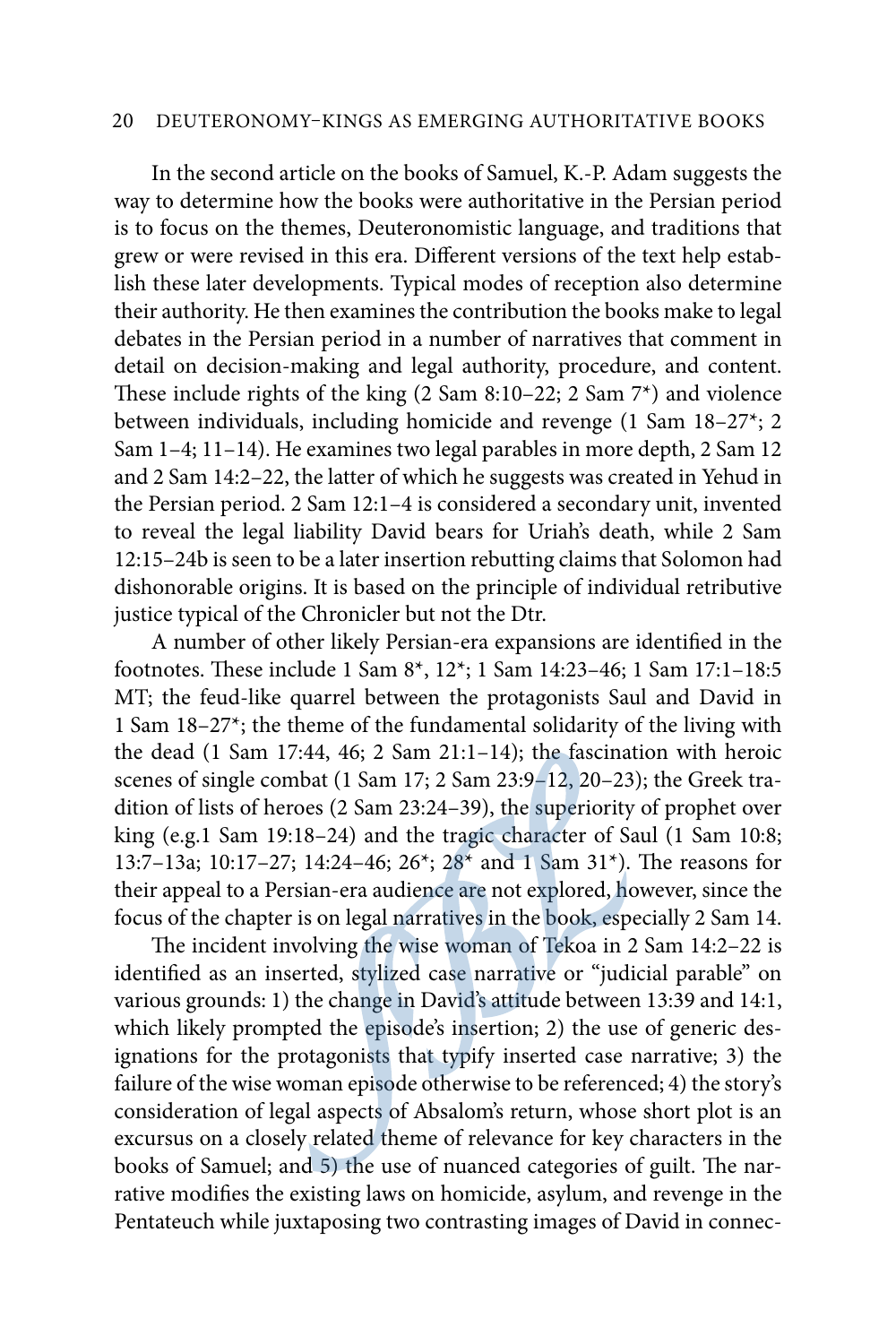tion with royal judicial authority in the macro-text. 2 Samuel 14 depicts him as a mellow king, but 1 Kgs 1-2 portrays him as a law-abiding hardliner who defers the execution of justice in the case of Joab to his successor. The possibility is raised that the judicial parable in 1 Sam 14, which uses the device of entrapment like Greek drama and is framed primarily as direct speech, had an origin in oral performance. Be that as it may, the current written form is directed at a particular audience whose sociohistorical, religious and social contexts are acknowledged to need further investigation.

There is no real intersection between these two essays, each of which focuses on aspects of authority or the compositional history of the books of Samuel more than on the issue of the way(s) in which the books of Samuel would have been deemed authoritative by audiences in the later Persian and early Hellenistic periods. Nevertheless, each essay generates a few questions. The date of the use of the texts for scribal education or a more widely based philosophical and moral education has already been raised in an earlier section of the Introduction. What is the relationship between the books of Samuel and the books of Kings, both of which focus on kings during the time of the monarchies of Israel and Judah but which are developed in different ways? Why was the social memory of David shifted over time from being founding hero and warrior to being a paragon of personal piety? Was this a deliberate expansion of David as a memory node, or an attempt to reshape and privilege a new image over an older one? Which social subgroup might have been responsible, and what might be revealed about the issue of the eternal Davidic covenant? How does a focus on the themes, Deuteronomistic language, and traditions that grew or were revised in the later Persian or early Hellenistic period help us determine how the books were authoritative in these two periods?

Were the proposed additions necessary in order for the book to be seen to be relevant and gain some sort of authority, or was the earlier form already authoritative to some degree so that such expansions, which it is assumed reflect live issues in the reading community at the time of their additions, enhance it existing status? Was the administration of law a new key issue in one or both of these time periods, or does 1 Sam 14 help qualify the portrait of David as a fallible human, which might be intended to counter the growing trend in other circles to idealize him, which found expression in the books of Chronicles? Was there a perceived need to undermine royal authority in the administration of justice in favor of priestly or Levitical administration of local law? Why would the bibli-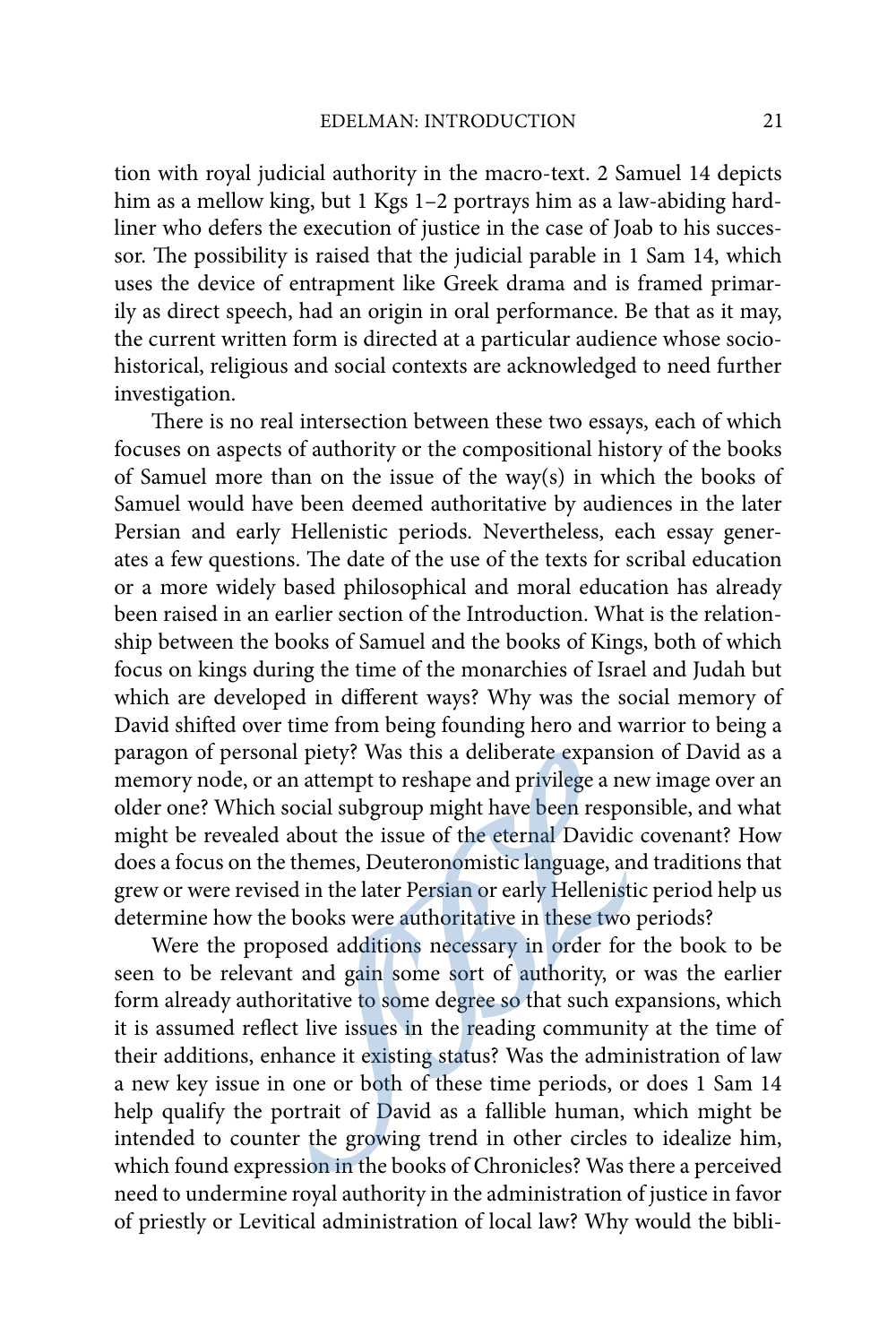cal redactors be so open to using Greek literary techniques and trends to shape the shared account of their own group's past, which is meant to define them as an ethnos with a distinctive value system? Would any of these literary techniques or trends have been utilized in a way to oppose Hellenistic culture, or would their use have been an embracing of some of it elements?

#### Kings

T. Römer begins by noting that the Septuagint translators considered 1–2 Kings to belong together with 1–2 Samuel; they called this history of the monarchies of Israel and Judah 1–4 Reigns, so it is uncertain that Kings was ever intended to be read without Samuel preceding it. In the Persian period, Kings was not authoritative in the sense of its having reached a final, agreed form, as indicated by the divergent form from the MT that underlies the Greek translation. It was also not yet authoritative in Yehud or Babylonia for its implied, intended Judean audiences in the sense of being "the" accepted view of the era of the monarchies or else Chronicles would not have been composed in the later Persian or early Hellenistic period and included in the Hebrew and Christian canons. However, by implication, the story of the monarchies was deemed an important tradition to be preserved and transmitted to future generations. The ambiguous ending allows for different meanings and functions; if Kings is read in isolation or as the end to an Enneateuch, then 2 Kgs 25:27–30 is an acceptance of the exile; but read as part of the Prophets, as it is in Jewish tradition, it is a transition to prophetic oracles concerning an ideal king in Isaiah or a new David in Ezekiel.

The condemnation of Solomon's mingling with foreign women reflects one ideological option in the discussion taking place in the Persian period about how nascent Jewish identity should be built: via segregation. The book relates how kingship finally failed, due to the actions of people and kings, and suggests another authority is needed. Read in the second half of the Persian period, this message would have resonated with the acceptance of the loss of political autonomy by the economic and intellectual leaders of nascent Judaism.

Kings contains a discourse about good kings and bad kings and the limitation of royal authority. Good kings follow two prescriptions from the book of Deuteronomy: the exclusive veneration of YHWH and the acceptance of the temple in Jerusalem as the only legitimate place to worship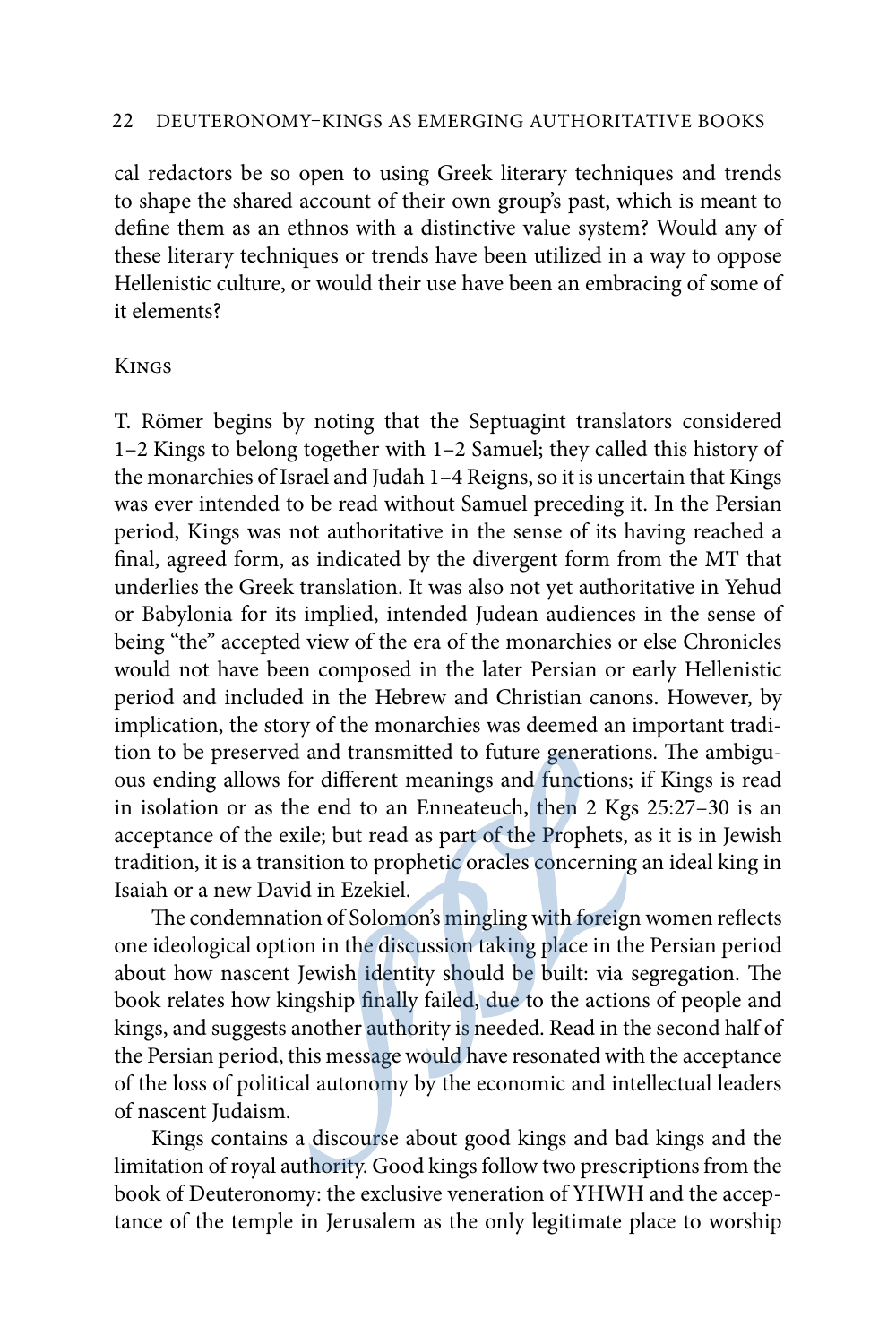him. In the Persian period, most of the prophetic narratives in Kings were added to foster its prophetic character and authority. By the end of the book, prophets move from being messengers of doom to kings to preachers of *tōrâ*. In the Persian period, then, the book of Kings ranks prophetic authority above royal authority for its readers, but both types become relative and subordinate to the final authority of Moses and the Torah, which would have been understood to be the Pentateuch or a forerunner to it. In 2 Kgs 22–23, Torah replaces the traditional markers of religious identity: temple, prophet, and king. For those who accepted integration into the Persian Empire, prophetic proclamations of the restoration of the Davidic kingship would have been seen to be problematic and were to be curbed by making Torah the authoritative word of God.

In the second article on the books of Kings, J. Linville argues that the authority of Kings lay not in its endorsement of certain ideological points but rather, in its being part of a flexible, open-ended social discourse that allowed readers to use ritual episodes and prototypical events to reflect on the differences between their lives and the social constructions found in Kings and other texts. It was part of a larger matrix of stories and myths that allowed different views of what makes an ideal society and its norms to be considered and debated, while also establishing status and authority for those who could understand the enigmas addressed in, and the disjunctions between, different texts. The key to understanding Kings is to compare and contrast it with other myths of Israel's history and identity. The book endorses acceptance of a unified Israel willingly bound to YHWH by a covenant, an ideal that would have been open to debate and reinterpretation in the late Persian and early Hellenistic periods. The ending, which leaves Judah in exile, also would have raised questions about the status of Second Temple Jerusalem.

"Exilicist" thought is not the purview of a single ideology but rather, an ancient Judean way of conceptualizing the past and present that found expression in various forms in the books that now constitute the Hebrew Bible. It was not the only lens used to understand the termination of the monarchic past in the Persian and Hellenistic periods; Chronicles views the exile as the end to Sabbath rest (2 Chr 36:20–21). Kings gained authority from recognizing the authority of Moses but at the same time, produced a new myth at odds with aspects of the old myth in order to provoke new ways of imagining society.

The book, as well as the entire collection of books comprising the Former Prophets, can be seen to constitute a myth about the myth of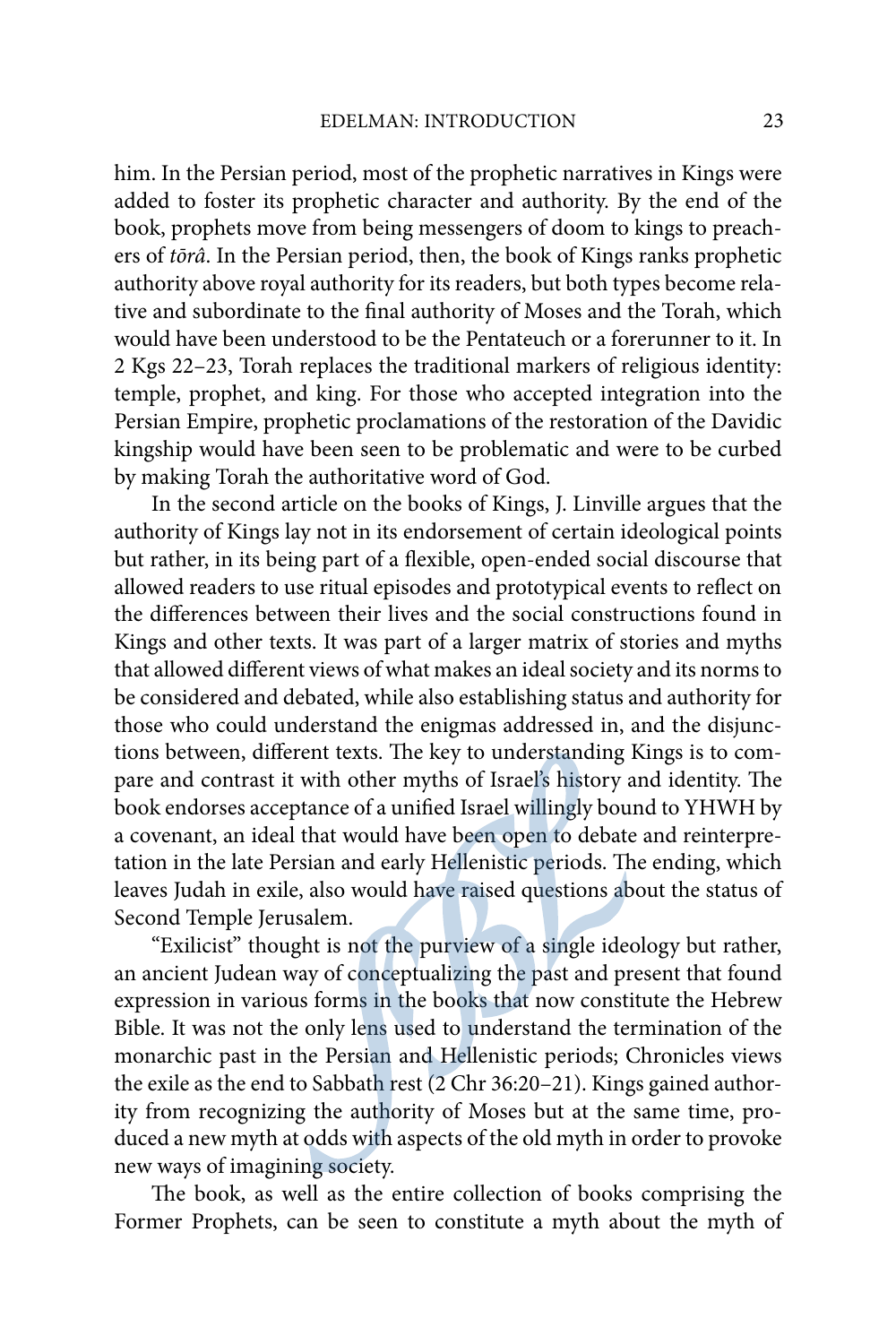how Torah was revealed and how its covenant curses became reality. It turns the myth of exile into the myth of exodus but omits the myth of a new, successful conquest, thereby providing a useful, alternate reality in which readers in the late Persian and early Hellenistic periods could question, affirm, or perhaps subvert both the *status quo* and projected social or political agendas. In its myths concerning the rituals of Sukkot (1 Kgs 8–9) and Passover (2 Kgs 22–23), as well as in stories dealing with regular temple rituals, the book authorizes the ongoing significance of all three types of rituals in the social situations of its readers while also contributing to important discourses on the boundaries, characteristic features, and defining social actions of the group identifying itself as Israel in the target periods, and later.

An interesting dialogue emerges from reading these two articles in succession. There is agreement over an emphasis on Torah and on exile, but a different view of how readers would have interacted with the stories they encountered in Kings and the message they would have taken away. For Römer, the addition of prophetic authority to the texts in the Persian period has resulted in a relegation of royal authority to third-place, with Moses and Torah becoming the central authority taught by the prophets that ultimately replaces king, prophet, and temple, the traditional markers of religious identity. Originally, the book had been a discourse over good kings and bad kings, and so, more generally, about the limitations of royal authority. For Linville, the stories that highlight temple rituals and pilgrimage festivals send a clear signal that the temple and its calendar continued to play a central role in the social fabric of Judeans in the Persian and Hellenistic periods. He agrees that Torah is operative in the book in that the plot-line tells how the covenant curses from Sinai/Horeb were made reality but does not see it to be a central aspect, although he thinks the authority of the book was enhanced by its acceptance of the authority of Moses. Yet Linville also sees scope for readers not only to affirm the implied *status quo* of the temple of their day but also to question or subvert it, offering two additional options that reflect what Römer considered to be the only option. Linville sees the book to allow hearers to reflect over their own situation in contrast to what is found in the texts, as part of a larger flexible discourse over what makes an ideal society, with no endorsement of certain ideologies and rejection of others. Römer, on the other hand, seems to think the book is modeling certain ideologies that it wants hearers to endorse, though perhaps he would agree that some